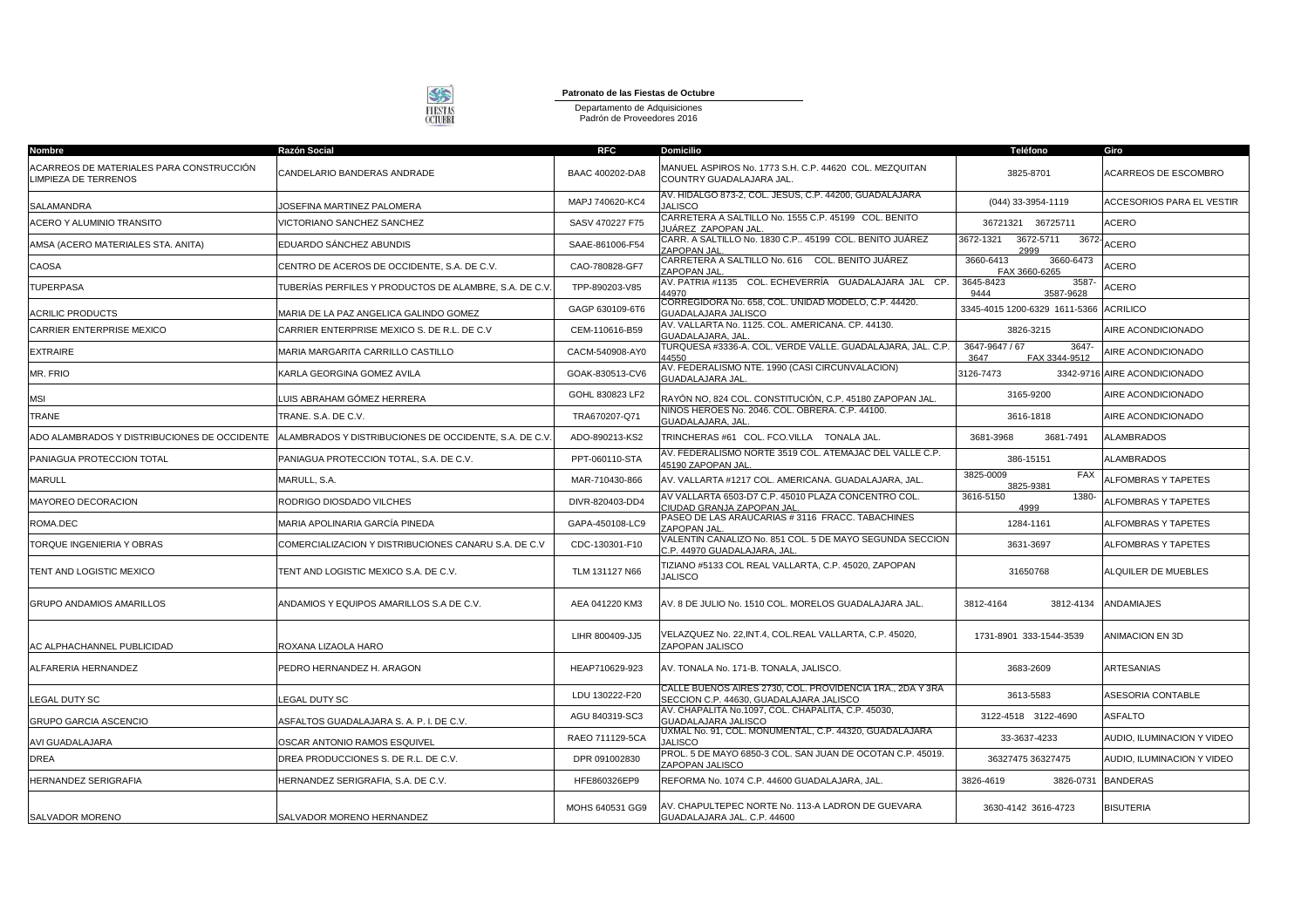| Nombre                                      | Razón Social                                    | <b>RFC</b>      | <b>Domicilio</b>                                                                                      | Teléfono                                        | Giro                    |
|---------------------------------------------|-------------------------------------------------|-----------------|-------------------------------------------------------------------------------------------------------|-------------------------------------------------|-------------------------|
| <b>BOLSAS Y PAPELES</b>                     | PAULA KARINA AGUILAR ZAMORA                     | AUZP-770627-843 | JUAN MANUEL No. 631 GUADALAJARA JAL.                                                                  | 3614-5485<br>3614-0979                          | <b>BOLSAS Y PAPELES</b> |
| <b>BORDA INDUSTRIAL</b>                     | BORDA INDUSTRIAL S.A. DE C.V.                   | BIN931109-CP4   | 3HILARDI 435 COL. VILLASEÑOR C.P. 44200 GUADALAJARA JAL                                               | 3826-9035 3826-0357                             | <b>BORDADOS</b>         |
| BRAZALETES MEXICO S.A. DE C.V.              | BRAZALETES MEXICO S.A. DE C.V.                  | BME-120720-TJA  | CALLE XUENCAL MANZANA - 9 LTE 12 SM 59 C.P. 77515 CANCUN<br>QUINTANA ROO                              | (998) 206-8980 (998) 886-8542<br>01800 832-8681 | <b>BRAZALETES</b>       |
| <b>JOS BRAZALETES</b>                       | YOLANDA AGUILERA MONTES                         | AUMY 741214 S47 | VARCISO MENDOZA No. 4275 COL RANCHO NUEVO C.P. 44240<br>GUADALAJARA JAL.                              | 3674-8424                                       | 8851-3320 BRAZALETES    |
| MEDTECH DE MÉXICO                           | ERNESTO EUFRACIO TELLEZ                         | EUTE-520517-T64 | MONTENEGRO #1470 INT.-A COL. MODERNA C.P.44170<br><b>GUADALAJARA, JAI</b>                             | 3825-1914                                       | 3120-1073 BRAZALETES    |
| TARVAN                                      | TARVAN, S.A. DE C.V.                            | TAR140313-3Y0   | AGUSTIN YANEZ No. 2256 INT-3, COL ARCOS SUR, GUADALAJARA<br>JAL. C.P. 44150                           | 3044-0489                                       | <b>BUTACAS</b>          |
| CALZADO DE TRABAJO                          | CALZADO DE TRABAJO, S.A. DE C.V.                | CTR-940509-JF6  | PERIFÉRICO PONIENTE 10171 PARQUE INDUSTRIAL EL COLLI<br>ZAPOPAN JAL. C.P. 45069                       | 1028-2266<br>EXT. 102                           | CALZADO INDUSTRIAL      |
| LICA                                        | CALZADO DE TRABAJO, S.A. DE C.V.                | CTR 940509 JF6  | PERIFERICO PONIENTE #10171 PARQUE INDUSTRIAL EL COLLI<br>ZAPOPAN JAL. C.P. 45069                      | 1028-2266                                       | CALZADO INDUSTRIAL      |
| AMEYALLI                                    | MARIO ALBERTO VELASCO SANTAN                    | VESM-630920-TE3 | PABLO NERUDA No. 4341 int. E-9 COL. VILLA UNIVERSITARIA C.P.<br>45110 ZAPOPAN. JAL.                   | 36101790                                        | <b>CAMPISMO</b>         |
| <b>GOLF LOZANO</b>                          | GRUPO GOLF LOZANO S.A. DE C.V.                  | GGL081103-IK1   | JOSE GUADALUPE ZUNO NO.1735, COL. AMERICANA, CP 44160.<br><b>GUADALAJARA, JALISCO.</b>                | 3861-1428<br>/29/30                             | <b>CARRITOS DE GOLF</b> |
| <b>PLAMI</b>                                | PLAMI S.A. DE C.V.                              | PLA-880118-BY2  | CALLE TRIGO No. 783 COL. LA NOGALERA C.P. 444470<br><b>GUADALAJARA, JAI</b>                           | 3666-9130<br>3614-4870<br>3666-9122<br>FAX      | CHAROL                  |
| STAR ANAYA                                  | JAVIER ANAYA PEREZ                              | AAPJ791007-2J6  | PROL. ADOLFO LOPEZ MATEOS No. 505, COL. EL CAMPANARIO. CP<br>45235, ZAPOPAN, JAI                      | 3612-1605                                       | <b>CISTERNAS</b>        |
| CENTRO DE SERVICO DELL                      | CARLOS EDUARDO FIGUEROA CAMARENA                | FICC 850714-2F6 | AV. LA APAZ 1552 COL. AMERICANA GUADALAJARA JALISCO, C.P.<br>44160                                    | 3685-6077                                       | <b>COMPUTACION</b>      |
| COMPUTADORAS GUADALAJARA                    | COMPUTADORAS GUADALAJARA HYNTEGRA, S.A. DE C.V. | CGH 140911-GU3  | VASCO DE GAMA No. 2771 PLANTA ALTA C.P. 44930,<br>GUADALAJARA JALISCO                                 | 3797-4109 1404-4775                             | COMPUTACION             |
| CORPORATIVO BEGONIA                         | CORPORATIVO BEGONIA, S.A. DE C.V.               | CBE140121-1PA   | MANUEL M DIEGUEZ # 24 COL.AMERICANA GUADALAJARA JAL.<br>C.P. 44160                                    | 1543-1621                                       | COMPUTACION             |
| <b>DAFCOM</b>                               | DAFCOM, S.A. DE C.V.                            | DAF-000628-B98  | AV. SIERRA DE MAZAMITLA #5881 COL. PINAR DE LA CALMA                                                  | 3133-3348 CONMUTADOR FAX<br><b>EXT. 24</b>      | <b>COMPUTACION</b>      |
| HALL MICROCOMPUTADORAS                      | HALL MICROCOMPUTADORAS S.A. DE C.V.             | HMC-850610-DV6  | NV. CIRC. AGUSTIN YAÑEZ 2889. COL. ARCOS SUR. CP 44120.<br><b>GUADALAJARA, JAL</b>                    | 3630-1010                                       | COMPUTACION             |
| LIBRA                                       | LIBRA SISTEMAS, S.A. DE C.V.                    | LSI 980310 JF9  | AV. AMÉRICAS NO. 55, COL. LADRÓN DE GUEVARA, C.P. 44600,<br>GUADALAJARA JAL.                          | 3630-1515                                       | COMPUTACION             |
| MACGIC STORES                               | MACGIC STORES SA DE CV                          | MST080326U86    | V VALLARTA 2425 LOCAL A04 COL ARCOS VALLARTA CP 44130                                                 | 3616-5200                                       | <b>COMPUTACION</b>      |
| MAKECH TECHNOLOGY                           | MAKECH TECHNOLOGY, S.A. DE C.V.                 | MTE 140723-MC9  | /ASCO DE QUIROGA No.1373 COL. MIRAFLORES C.P. 44270<br><b>GUADALAJARA JAL</b>                         | 3121-7691, 01800 4000-221                       | COMPUTACION             |
| OFICITY.COM PARTE DE TU EQUIPO              | . DOMENE Y SOCIOS S.A. DE C.V.                  | FDS 040525-5N7  | AV. ESPAÑA No. 1788 C.P. 44190 COL. MODERNA GUADALAJARA<br><b>IAI</b>                                 | 1368-5959                                       | COMPUTACION             |
| PC BELT                                     | RODRIGO BELTRAN BARRON                          | BEBR 850710 9C2 | PUERTO GUERRERO NEGRO # 31 COL. MIRAMAR. ZAPOPAN JAL.<br>C.P. 45060                                   | 1594-5825<br>8421-9200                          | <b>COMPUTACION</b>      |
| PC SOFTWARE                                 | JUAN CARLOS CARRILLO CAMARENA                   | CACJ-711104-618 | MANUEL ACUÑA No. 2520-105 COL. LADRON DE GUEVARA C.P.<br>44600 GDL, JAL                               | 3585-3564<br>3585-3565                          | COMPUTACION             |
| RECOCOM                                     | RECOCOM S.C. DE R.L. DE C.V.                    | REC 080818-9A0  | MEXICALTZINGO No. 1601, COL. MODERNA, CP. 44190, GUADALAJAF                                           | 3898-4459                                       | COMPUTACION             |
| PCYP (COMPUTADORAS, ACCESORIOS Y PAPELERÍA) | ALEJANDRO ASCENCIO DÍAZ                         | AEDA-660505-6Y0 | AVENIDA LA PAZ #1684   COL. AMERICANA   C.P 44160   GDL JAL                                           | 3827-1513                                       | COMPUTACION             |
| TCA (TECNOLOGÍA COMPUTACIONAL APLICADA)     | TCA EMPRESARIAL, S.A. DE C.V.                   | TEM-061006-TCO  | SAN FELIPE No 1363 S.H. GDL. JAL.                                                                     | 3827-1786<br><b>EXT 105</b><br>Y 101            | <b>COMPUTACION</b>      |
| COMERCIALIZADORA ZERTER                     | COMERCIALIZADORA ZERTER S.A. DE C.V.            | CZE131122-U53   | CALLE GALILEO GALILEY No. 4330 INT:16, COL. ARBOLEDAS, 1A<br>SECCION, C.P. 45070, ZAPOPAN JALISCO     | 3647-1158                                       | CONDUCCION DE EVENTOS   |
| JULIO CESAR RINCON LAMAS                    | <b>ULIO CESAR RINCON LAMAS</b>                  | RILJ800906-BS1  | CALLE RAMON DEL VALLE INCLAN No. EXT. 625, COL. JARDINES<br>UNIVERSISDAD, ZAPOPAN JALISCO, C.P. 45110 | 33 1520-4720                                    | CONDUCCION DE EVENTOS   |
| COMERCIALIZADORA ZERTER                     | COMERCIALIZADORA ZERTER                         | CZE 131122 U53  | GALILEO GALILEY No. 4330 INT.16, C.P.45070,COL . ARBOLEDAS<br>ZAPOPAN JAL.                            | 36471158                                        | CONDUCCION/EVENTOS      |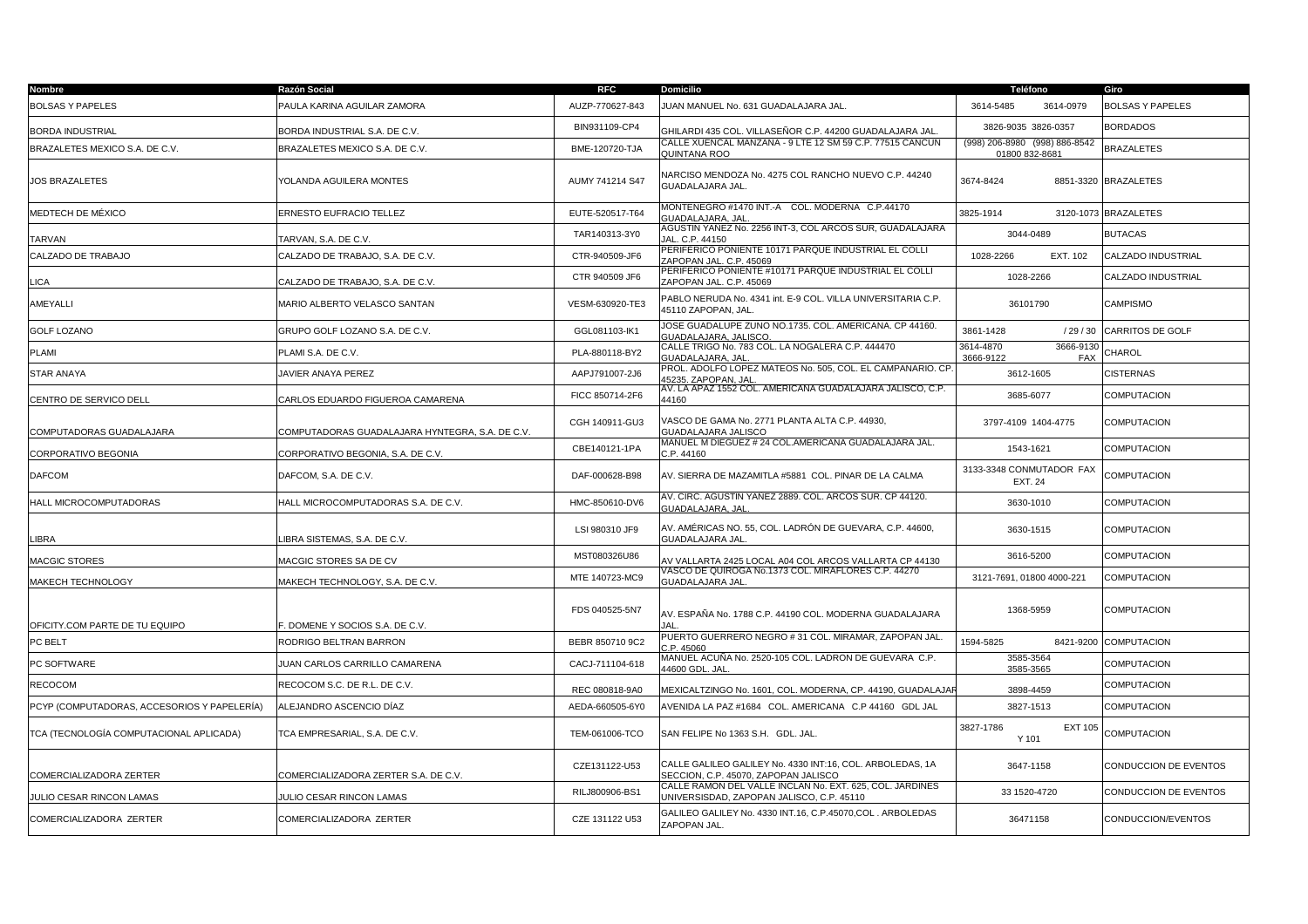| Nombre                                                                  | Razón Social                                             | <b>RFC</b>        | <b>Domicilio</b>                                                                                | Teléfono                                                | Giro                   |
|-------------------------------------------------------------------------|----------------------------------------------------------|-------------------|-------------------------------------------------------------------------------------------------|---------------------------------------------------------|------------------------|
| JULIO CESAR RINCON LAMAS                                                | <b>ULIO CESAR RINCON LAMAS</b>                           | RILJ 800906 BS1   | RAMON DEL VALLE INCLAN 625 C.P. 45110 COL. JARDINES<br>JNIVERSIDAD, ZAPOPAN JAL                 | 3315204720                                              | CONDUCCION/EVENTOS     |
| <b>CONSTRUCMEX</b>                                                      | OSCAR LEON NUÑEZ                                         | LEN 0680727 GV0   | OBRERO DE CANANEA No. 1024 C.P. COL. CONSTITUCION,<br>ZAPOPAN JAL                               | 33662261                                                | CONSTRUCCION           |
| DISEÑO EN TABLAROCA (SOLUCIONES COSTRUCCION<br>INTERIORES AMBIENTACION) | JORGE MERCADO SERVIN                                     | MESJ 690423-GG6   | SAN JUAN DE LOS LAGOS No. 2401 COL. HOGARES DE NUEVO<br><b>MEXICO ZAPOPAN JAL. C.P. 45160</b>   | 1522-0038                                               | CONSTRUCCION           |
| <b>GRUPO LAADE</b>                                                      | <b>GRUPO LAADE S.C.</b>                                  | GLA 990413-UFA    | AV. LABNA NO. 1449. COL. JARDINES DEL SOL. C.P. 45050<br>ZAPOPAN, JAL                           | 3563-4207                                               | CONSTRUCCION           |
| MAQUINARIA CENTURION                                                    | MAQUINARIA CENTURION S.A. DE C.V.                        | MCE 031017-KT9    | CALLE CAPUCHINAS No. 2859 COL. CHAPALITA C.P. 45040<br><b>GUADALAJARA JAL</b>                   | 3944-3997<br>3121-0309                                  | CONSTRUCCION           |
| <b>OXICLASS</b>                                                         | FARAH ESPARZA ANUHAR                                     | FAEA790328-BL8    | URSULO GARCIA REYES No. 5514. COL. ARCOS DE GUADALUPE.<br>ZAPOPAN, JAL                          | 1077-5710                                               | CONSTRUCCION           |
| URBANIZACIONES Y CONSTRUCCIONES CORNEJO                                 | JRBANIZACIONES Y CONSTRUCCIONES CORNEJO, S.A. DE<br>C.V. | UCC030251-5FA     | SIMBOLOS PATRIOS NO. 2028. CD. AZTLAN. CP. 45402. TONALA,                                       | 3683-7278<br>3720-6362 /64/65                           | CONSTRUCCION           |
| URBANIZADORA CREOSA                                                     | JRBANIZADORA CREOSA, S.A. DE C.V.                        | UCR040304-6Y0     | DIEGO RIVERA NO. 466, COL. COLINAS DE LA NORMAL. CP. 44270.<br><b>GUADALAJARA, JAL</b>          | 3344-1055                                               | CONSTRUCCION           |
| EQUIPO ELECTRONICO                                                      | PEDRO URBANO RANGEL VILLALOBOS                           | RAVP-730430-RI0   | IDA. LA ERRE No. 2394 FRACC. ARANDAS C.P.44720<br>GUADALAJARA JAL.                              | 3609-8465<br>FAX 3330-0323                              | CONTROL DE ACCESOS     |
| <b>MDA NETWORKS</b>                                                     | MDA NETWORKS S.A. DE C.V.                                | MNE 010808-LGA    | PROL. AMERICAS 1600 2 do PISO GDL. JAL.                                                         | 3678-9154<br>FAX<br>3678-9200                           | CONTROL DE ACCESOS     |
| PTV WEB STORE                                                           | DANIEL FERNANDO LOPEZ PEREZ                              | LOPD 851128 T91   | GUTIERREZ MANZANA 23 LOTE 16 CASA 13 COL. LAS AMERICAS<br>C.P. 55070 MEXICO ECATEPEC DE MORELOS | (55) 5512-0673                                          | CONTROL DE ACCESOS     |
| <b>DEKORA HOGAR</b>                                                     | GRUPO DKH S.A. DE C.V.                                   | GDK-120821-RE6    | JUAN N. CUMPLIDO No. 723 COL. SAGRADA FAMILIA,<br>GUADALAJARA, JAL                              | 1589-2080<br>1589-2060                                  | <b>CORTINAS</b>        |
| CRISTALERIA LA UNICA                                                    | CRISTALERIA LA UNICA, S.A. DE C.V.                       | CUN 040524 HK0    | AV. MARIANO OTERO No. 3667 LA CALMA ZAPOPAN JAL.                                                | 3658-1958                                               | CRISTALERIA            |
| REYCO                                                                   | GRUPO ABASTECEDOR REYCO, S.A DE C.V.                     | GAR 010926-MA9    | AV. AVIACION No. 5051-19 CITY PARK, SAN JUAN DE OCOTAN. CP.<br><b>15019. ZAPOPAN. JAL</b>       | 3682-1070<br>73.74.78.79<br><b>FAX</b>                  | CRISTALERIA            |
| METALIZADOS GALVANOPLASTICOS                                            | METALIZADOS GALVANOPLASTICOS, S.A. DE C.V.               | MGA-120716-P63    | FCO. SILVA ROMERO 16 COL. ANALCO C.P. 44450 GUADALAJARA,                                        | 3617-8310<br>$3617 -$<br>8311                           | CROMADORA              |
| <b>COSMOS SAPIENS SC</b>                                                | COSMOS SAPIENS SC                                        | CSA 070918-AJ6    | CALLE LAMARTINE No.328-703, COL. POLANCO, DELEGACIÓN<br>MIGUEL HIDALGO MÉXICO D.F. C.P. 11560   | (55) 5531-9962, 5531-0185                               | CURSOS DE CAPACITACION |
| EDUARDO GONZALEZ GONZALEZ                                               | <b>DUARDO GONZALEZ GONZALEZ</b>                          | GOGE 550406-5H6   | CALLE PUERTO ENSENADA No. 336, COL. MONUMENTAL, C.P.<br>44320, GUADALAJARA JALISCO              | 33-1076-4817                                            | DANZANTES              |
| DISTRIBUIDORA FRIAS                                                     | IORGE OCTAVIO VAZQUEZ FRIAS                              | VAFJ 880123 7N0   | MANUEL ACUÑA No 1528 COL SANTA TERE GUADALAJARA JAL.                                            | 1199-5148                                               | DESECHABLES            |
| MAXI ENVASES LO MAXIMO EN DESECHABLES                                   | MARIA CONCEPCION BECERRA VILLARREAL                      | BEVC-510225-PY8   | AV. DEL MERCADO No. 1131 - A COL. MERCADO DE ABASTOS C.P.<br>14530 GUADALAJARA, JAL             | 3671-1925<br>3671-2702                                  | <b>DESECHABLES</b>     |
| EL INFORMADOR DIARIO INDEPENDIENTE                                      | JNION EDITORIALISTA, S.A DE C.V                          | UED 031111-B80    | CALLE INDEPENDENCIA No.300, COL. CENTRO,C.P. 44100<br><b>GUADALAJARA JALISCO</b>                | 3678-7700                                               | <b>DIARIO LOCAL</b>    |
| EL OCCIDENTAL                                                           | CIA. PERIODISTICA DEL SOL DE GUADALAJARA S.A. DE C.V.    | PSG 797024 654    | CALZ.INDEPENDENCIA SUR No.324, COL. CENTRO, C.P. 44100,<br>GUADALAJARA JALISCO                  | 3613-0690, 3613-8155                                    | DIARIO LOCAL           |
| MILENIO DIARIO JALISCO                                                  | PAGINA TRES S.A.                                         | PTR 980813-TT8    | CALZADA DEL AGUILA No. 81-Z, COL. MODERNA, C.P.<br>44190, GUADALAJARA JALISCO                   | 3668-3100                                               | <b>DIARIO LOCAL</b>    |
| <b>MURAL</b>                                                            | CONSORCIO INTERAMERICANO DE COMUNICACIÓN S.A. DE         | 31313535 31343500 | MARIANO OTERO No. 4047 C.P. 45070 COL. LA CALMA, ZAPOPAN<br><b>JALISCO</b>                      | 3343535 31343500                                        | <b>DIARIO LOCAL</b>    |
| CIEDEG (CORPORATIVO INDUSTRIAL ELÉCTRICO DE<br>GUADALAJARA)             | JUAN MANUEL MARTÍN DEL CAMPO GUITRON                     | MAGJ-460804-LY3   | PTO. GUAYMAS #18 COL. MIRAMAR ZAPOPAN, JAL.                                                     | 3125-5258                                               | <b>ELECTRICA</b>       |
| ELECTRICA NOVA DE OCCIDENTE                                             | ELECTRICA NOVA DE OCCIDENTE S.A. DE C.V.                 | ENO-880223-BW9    | AV. JAVIER MINA No. 633 SEC. LIBERTAD C.P. 44360 GDL. JAL.                                      | 3617-2128<br>FAX 3618-1807 ELECTRICA                    |                        |
| ELECTRICA VARIEDADES                                                    | ELECTRICA VARIEDADES DE GUADALAJARA S.A. DE C.V.         | EVG 850601-T99    | AV. FRANCIA 1880 COL MODERNA C.P. 44190 GUADALAJARA JAL                                         | 3810-8282                                               | <b>ELECTRICA</b>       |
| ELECTRO COMERCIAL CARMO                                                 | CIPRIANO ALBERTO CARRILLO MORALES                        | CAMA-860803 TP8   | MIGUEL LÓPEZ DE LEGASPI No. 1637 FRACC. 18 DE MARZO CPP.<br>44960 GDL. JAL                      | <b>TEL/FAX</b><br>3144-8106<br>3144-8043                | <b>ELECTRICA</b>       |
| ELECTRO INDUSTRIAL OLIDE                                                | ELECTRO INDUSTRIAL OLIDE S.A DE C.V                      | EIO-860304-M11    | AV. 8 DE JULIO No 3610                                                                          | 3663-2794<br>3645-2018<br>EXT 108 120<br><b>FAX 126</b> | <b>ELECTRICA</b>       |
| ELECTRO INDUSTRIAL TAPATIA                                              | ELECTRO INDUSTRIAL TAPATÍA S.A. DE C.V.                  | EIT-950904-P2A    | AV. 8 DE JULIO No. 1148 COL. MODERNA GDL.JAL. C.P.44190                                         | 3619-1453<br><b>FAX EXT. 133</b>                        | <b>ELECTRICA</b>       |
| NE ILUMINACION                                                          | NOVA ERA ILUMINACION S.A. DE C.V.                        | NEI-010307-7B0    | BELISARIO DOMINGUEZ No. 101 COL. OBLATOS GUADALAJARA,                                           | 3654-0000<br>FAX 3654-<br>0220                          | <b>ELECTRICA</b>       |
| <b>SERCUM</b>                                                           | SERCUM, S.A DE C.V.                                      | SER 111024 3C7    | JUAN DE OJEDA 5 COL. AMERICANA C.P. 44160 GUADALAJARA JAL                                       | 3635-5200                                               | <b>ELECTRICA</b>       |
| <b>ILUMINACION CANAL 5</b>                                              | RAFAEL SANTIAGO QUIROZ                                   | SAQR 780929-6XA   | GNACIO DEL RIO BARRAGAN No. 81, COL CENTRO, LA BARCA<br>JALISCO, C.P. 47910                     | 33-3170-8191,33-2229-8483                               | <b>ELECTRICA</b>       |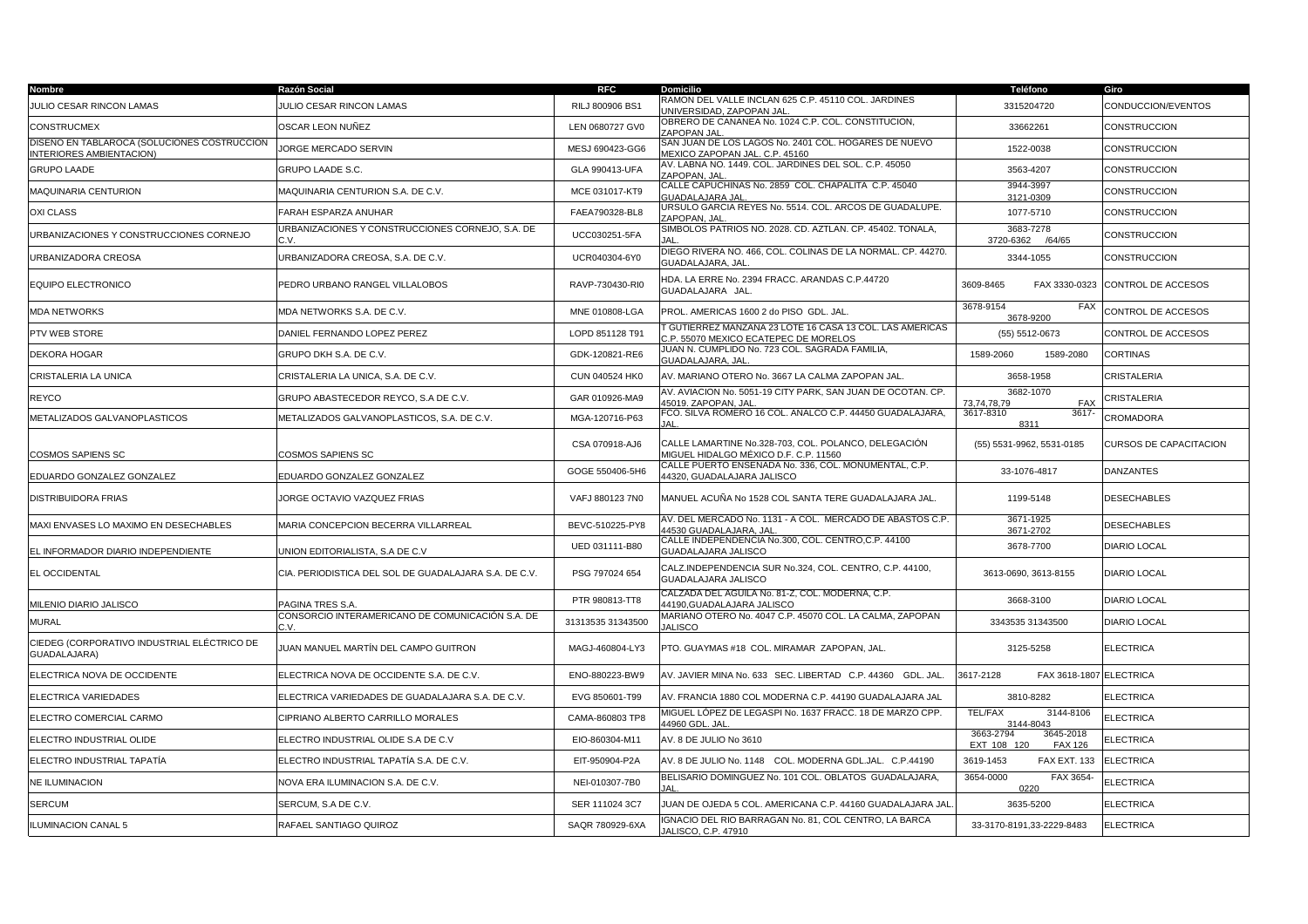| Nombre                                                                    | Razón Social                                                   | <b>RFC</b>       | <b>Domicilio</b>                                                                      | Teléfono                                | Giro                                           |
|---------------------------------------------------------------------------|----------------------------------------------------------------|------------------|---------------------------------------------------------------------------------------|-----------------------------------------|------------------------------------------------|
| EKAR DE GAS                                                               | EKAR DE GAS, S.A. DE C.V.                                      | EGA 730413-DW8   | CALZ. GONZALEZ GALLO No. 496 C.P. 44460 SECTOR REFORMA<br>GUADALAJARA JAL.            | 3619-0000<br>3619-3591                  | <b>ELECTRODOMESTICOS</b>                       |
| APS COMUNICACIONES                                                        | ALBERTO PADILLA SANDOVAL                                       | PASA-620421-AG9  | AV. GUADALUPE No. 6818 INT. 15 COL. GUADALUPE INN C.P. 45037<br>ZAPOPAN, JAL.         | 3177-9959 3838-2761                     | ELECTRONICA                                    |
| <b>STEREN</b>                                                             | ELECTRORIOS, S.A. DE C.V.                                      | ELE0-60210-551   | AV. FEDERALISMO NTE. 1635 COL. MEZQUITAN COUNTRY C.P.<br>44260 GDL. JAL.              | 3854-4440<br>FAX 3854-4445              | ELECTRONICA                                    |
| ACOTRON                                                                   | ACOTRON ELECTRONICA INDUSTRIAL S.A DE C.V.                     | AEI-980702-1P3   | AV. FEDERALISMO SUR No. 214 COL. CENTRO GUADALAJARA, JAL                              | 3825-0903<br>3826-5922<br>3826-7004     | <b>ELECTRONICA</b>                             |
| EQUIPOS CONTRA INCENDIO SANDY'S                                           | EQUIPOS CONTRA INCENDIO SANDY'S S.A. DE C.V.                   | ECI-020905-CC0   | FRANCISCO VILLA (CALLE 70) #130 SECT. LIBERTAD C.P. 44730<br>GDL JAL                  | 3643-8567<br>3665-0192<br>3665-0193     | EQUIPO CONTRA INCENDIOS                        |
| MYVAME                                                                    | MARIO ENRIQUE HERNANDEZ GARCIA                                 | HEGM 691212 M70  | AV. ALEMANIA No. 1621 COL MODERNA S.J. C.P. 44190<br>GUADALAJARA JAL                  | 3810-3324<br>FAX 3811<br>5233           | EQUIPO CONTRA INCENDIOS                        |
| PROVASI                                                                   | PROVEEDORA DEL VALLE DE SILICON S.A. DE C.V.                   | PVS 000505 HR3   | CALLE M-1 No. 2112 C.P 44210 JARDINES DEL COUNTRY<br>GUADALAJARA JAL.                 | 3342-3960<br>61, 62<br>FAX 3342-3963    | EQUIPO DE PROTECCION                           |
| SUMINISTROS DE PROTECCION                                                 | ALFONSO GONZALEZ NAVARRO                                       | GONA 610730 LX0  | TOPACARNERO No. 1641-A HACIENDA TEPEYAC C.P. 45053<br>ZAPOPAN JAL                     | 3040-1718<br>3628-5732                  | EQUIPO DE PROTECCION                           |
| HIGHCOM                                                                   | CARLOS ERNESTO VILLALPANDO QUEZADA                             | VIQC-821028-PH0  | AV. PATRIA #884-A FRACC. AUTOCINEMA C.P. 44230<br><b>GUADALAJARA, JAL</b>             | 3112-4703                               | EQUIPO DE PROTECCION                           |
| <b>GHIBLI DE MEXICO</b>                                                   | GHIBLI DE MEXICO, S.A. DE C.V.                                 | GME-000509-192   | AV. FRANCIA #1687 COL. MODERNA CP.44190. GUADALAJARA, JAL                             | 3587-5092<br>3587-5093<br>FAX 3810-5178 | EQUIPO Y HERRAMIENTA                           |
| MAQ INOX INDUSTRIAL                                                       | MAQ INOX INDUSTRIAL S.A. DE C.V.                               | MII850812-681    | AV. 8 DE JULIO NO. 1620. COL. MORELOS. CP. 44910.<br>GUADALAJARA, JAL                 | 3810-0342<br>3812<br>8924               | <b>EQUIPO Y HERRAMIENTA</b>                    |
| CABAL MT                                                                  | CABAL MT S.A. DE C.V.                                          | CMT-110711-HS9   | VOLCAN AJUSCO No. 1326 -8 COL. EL COLLI URBAO C.P. 45070<br>ZAPOPAN, JAL              | 38491127                                | EQUIPO Y HERRAMIENTA                           |
| COMPRESORES Y HERRAMIENTAS CARRILLO                                       | COMPRESORES Y HERRAMIENTAS CARRILLO, S.A. DE C.V.              | CHC-980814-E86   | AV. LA PAZ #1216 CP.44100 GUADALAJARA, JAL.                                           | TEL/FAX<br>3658-4085<br>3658-1800       | EQUIPO Y HERRAMIENTA                           |
| <b>DEWALT SERVICE</b>                                                     | DEWALT&BDECKER, S.A. DE C.V.                                   | DEW 140725 Q3A   | AV. LA PAZ No.1779, COL. AMERICANA, C.P. 44160,<br>GUADALALAJARA JALISCO              | 3810-0815                               | EQUIPO Y HERRAMIENTA                           |
| DISENO. CONTRUCCION Y VENTA DE SISTEMAS<br>HIDRAULICOS Y ELECTROMECANICOS | ELIZABETH ARREOLA MARTIN DEL CAMPO                             | AEME 800313 IKA  | PEDRO GONZALEZ No. 3609-10, COL. PARQUES DEL NILO, C.P.<br>44860, GUADALAJARA JALISCO | 3366-3701 Y 3366-3702                   | EQUIPO Y HERRAMIENTA                           |
| <b>INFRA</b>                                                              | NFRA. S.A. DE C.V.                                             | INF891031-LT4    | DR. R. MICHEL NO.1709. COL. ATLAS. SECTOR REFORMA. CP.<br>14870. GUADALAJARA. JAL     | 3668-2020                               | <b>EQUIPO Y HERRAMIENTA</b>                    |
| JR COMPRESORES Y FRENOS DE AIRE                                           | MARTHA PATRICIA NUÑO PEREZ                                     | NUPM- 751213-KBA | GANTE No. 301 ESQ. ANALCO COL. LAS CONCHAS GUADALAJARA,<br>JAL.                       | 3650-0236                               | EQUIPO Y HERRAMIENTA<br>(MANTENIMIENTO)        |
| MOTOBOMBAS Y EQUIPOS AGRICOLAS E INDUSTRIALES                             | MOTOBOMBAS Y EQUIPOS AGRICOLAS E INDUSTRIALES, S.A.<br>DE C.V. | MEA 951208-6BA   | CALLE LIBERTAD No. 40 ESQ. CORONA ZONA CENTRO C.P. 44100<br>GUADALAJARA JAL.          | 3614-9367<br>3614-<br>4633<br>3613-6750 | EQUIPO Y HERRAMIENTA<br>(MANTENIMIENTO)        |
| <b>TECNICOS RIMAG</b>                                                     | TECNICOS RIMAG, S.A. DE C.V.                                   | TRI-870807 - SG9 | GANTE No. 29 SEC. REFORMA C.P. 44460 GUADALAJARA, JAL.                                | 3619-9597<br>3619-4456<br>3619-4335     | <b>EQUIPO Y HERRAMIENTA</b><br>(MANTENIMIENTO) |
| CASA RIVERA                                                               | RIVERA EQUIPO PARA EVENTOS S.A DE C.V.                         | REE 940603 VD3   | CONTRERAS MEDELLIN No. 176. COL. CENTRO. CP. 44100.<br><b>GUADALAJARA, JAL</b>        | 36142248 36143363                       | EQUIPOS PARA LA<br>COSNTRUCCION                |
| SM <sub>8</sub>                                                           | SISTEMAS MULTIDIRECCIONALES SM8 DE MEXICO S.A. DE C.V.         | SMS 1505137 Y3   | TUBEROSA 215 COL. SAN CARLOS C.P. 44460 GUADALAJARA<br><b>JALISCO</b>                 | 36195820 39195639                       | EQUIPOS PARA LA<br>COSNTRUCCION                |
| ABASTECEDORA FERRETERA ATOTONILCO                                         | ABASTECEDORA FERRETERA ATOTONILCO, S.A. DE C.V.                | AFA-000120-1B6   | AV. DEL MERCADO No. 1504 MERCADO DE ABASTOS C.P. 44530<br>GUADALAJARA, JAL            | 3684-3733<br>3671-2709                  | FERRETERIA                                     |
| EL FLUXOMETRO                                                             | SERVICIO DE REFACCIONES EL FLUXOMETRO S.A. DE C.V.             | SRF-890906-971   | NIÑOS HÉROES NO. 2129. C.P. 44150. GUADALAJARA, JAL.                                  | 3616-8645 / 39                          | <b>FERRETERIA</b>                              |
| EL SURTIDOR DEL PLOMERO                                                   | <b>MARIA DE LA LUZ MARTINEZ ARREOLA</b>                        | MAAL 570813 859  | PROL. AV. EL COLLI 666-A COL. PARAISOS DEL COLLI ZAPOPAN<br>JAL. C.P 45069            | 3180-5527                               | FERRETERIA                                     |
| FERRE MAS                                                                 | JAVIER ORTIZ GONZÁLEZ                                          | OIGJ-471114-NC7  | CALZ. INDEPENDENCIA NTE #3260 ZONA HUENTITAN C.P. 44300<br>GDL .JAL.                  | 1199-3950 1199-3798<br>FAX<br>3603-1289 | FERRETERIA                                     |
| FERRETERÍA MARME                                                          | FERRETERÍA MARME, S.A. DE C.V.                                 | FMA-860617-ME1   | AV. LÓPEZ DE LEGASPI No. 1579   COL.18 DE MARZO  C.P. 44960<br>GDL JAL.               | 3646-1950<br>3645-6715<br>FAX 3645-8102 | FERRETERIA                                     |
| FERRETERÍA RUIZ                                                           | MA. JOSEFINA RUIZ MÉNDEZ                                       | RUMJ-690719-5L7  | FÉLIX CERVANTES #1161<br><b>TLAQUEPAQUE JAL</b>                                       | 3680-1787                               | FERRETERIA                                     |
| REFACCIONARIA FERRETERA                                                   | REFACCIONARIA FERRETERA, S.A. DE C.V.                          | RFE 820518 DA6   | AV. GONZALEZ GALLO No. 660 C.P.44460 COL. SAN CARLOS<br>GUADALAJARA JAL               | 3619-5519<br>3619-3090<br>FAX 3619-3015 | FERRETERIA                                     |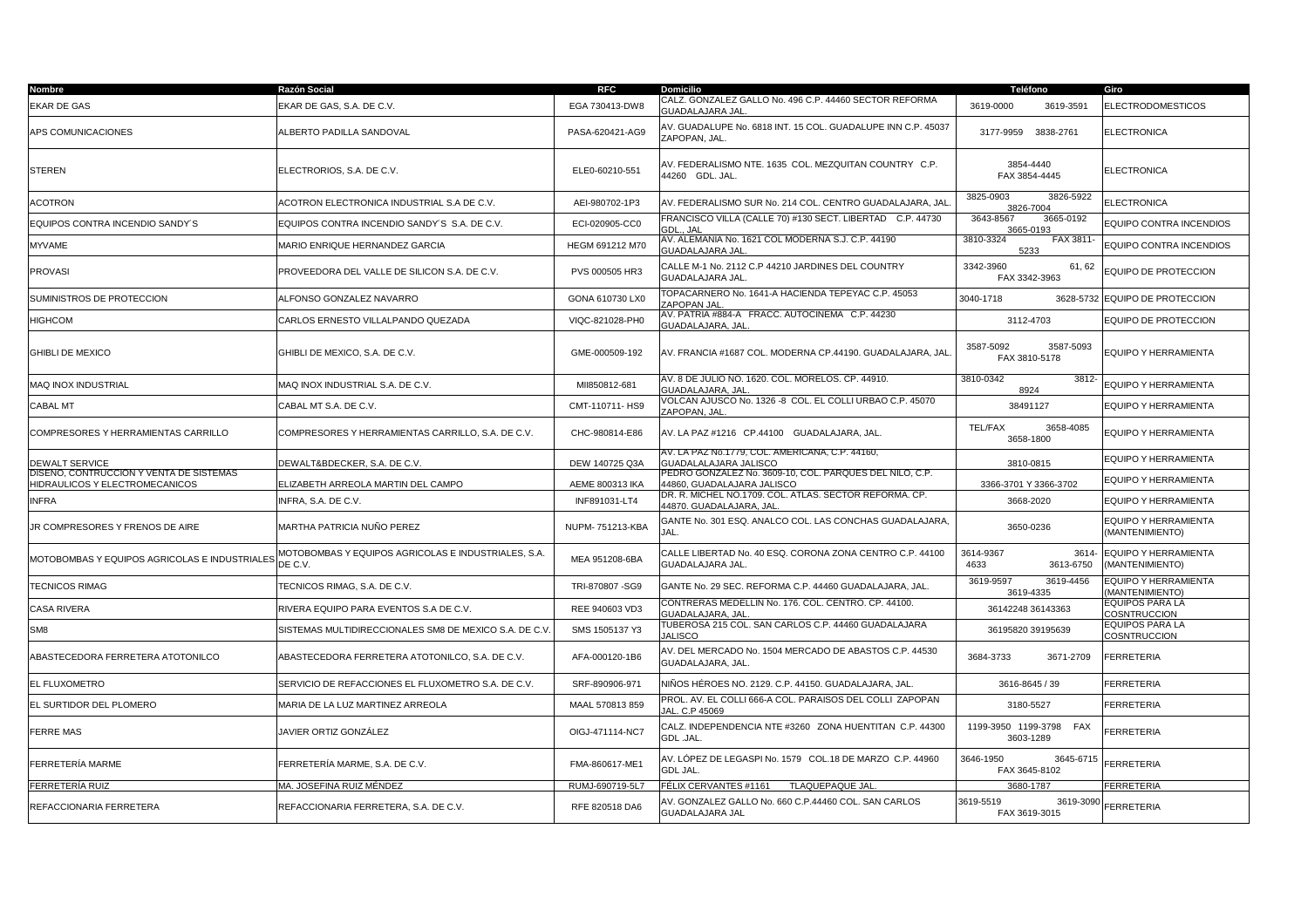| <b>Nombre</b>                        | Razón Social                                               | RFC                      | <b>Domicilio</b>                                                                                                                     | Teléfono                                            | Giro                      |
|--------------------------------------|------------------------------------------------------------|--------------------------|--------------------------------------------------------------------------------------------------------------------------------------|-----------------------------------------------------|---------------------------|
| <b>SG FOTOGRAFOS</b>                 | SERGIO GARIBAY FERNANDEZ                                   | GAFS-701031-D96          | MAR ROJO #2026 C.P. 44610 CHAPULTEPEC COUNTRY<br><b>GUADALAJARA, JAL</b>                                                             | 3823-6762                                           | <b>FERRETERIA</b>         |
| <b>TORNI TECH</b>                    | TORNILLOS Y TECNOLOGIA, S.A. DE C.V.                       | TTE-060112-LJ6           | CALLE GANTE #241A COL. BARRAGAN Y HERNANDEZ C.P. 44460<br>GUADALAJARA JAL.                                                           | 3650-3693                                           | <b>FERRETERIA</b>         |
| ZERTUCHE                             | AUTOMOTRIZ ZERTUCHE S.A. DE C.V.                           | AZE841112-TH6            | AV. AVILA CAMACHO NO. 1213. COL. LA NORMAL. CP. 44200.<br><b>GUADALAJARA, JAL</b>                                                    | 3853-5130                                           | <b>FERRETERIA</b>         |
| MAYOREO FERRETERO ATLAS              | MAYOREO FERRETERO ATLAS S.A DE C.V                         | MFA-030403-T73           | CALZADA INDEPENDENCIA SUR # 359 / CONSTITUCIÓN Y GPE.<br><b>VICTORIA</b>                                                             | 3345-0117<br>EXT.106<br>3345-0118                   | FERRETERIA                |
| CLAUDIA FLORERIA                     | JOSE DE JESUS SANCHEZ MARTINEZ                             | SAMJ 640917 IU3          | SANTOS DEGOLLADO 1285-A, COL. EL ROSARIO, C.P. 44890,<br><b>GUADALAJARA JALISCO</b>                                                  | 33 1357-6234                                        | <b>FLORERIA</b>           |
| FLORERIA DE CONCEPTO-DISENO UN FLOR  | LE FLEURISTE S.A. DE C.V.                                  | LFL 130529-3S3           | JUSTO SIERRA No. 2301 INT.B COL. LADRON DE GUEVARA, C.P.                                                                             | 3615-7313                                           | <b>FLORERIA</b>           |
| SERGIO VILLANUEVA HARO               | SERGIO VILLANUEVA HARO                                     | VIHS 740608-US7          | PROL.NIÑOS HEROES No. 249-11A, COL. LA SOLEDAD INFONAVIT<br>C.P. 45403, TONALA JALISCO                                               | 3665-5269 33-3459-6350 33-<br>3116-9518             | <b>FLORERIA</b>           |
| <b>FLORERIA FIBER</b>                | BERTHA ALICIA GARNICA ORNELAS                              | GAOB720217-BL4           | CIRCUITO PERIFERICO No. 195 SUR. CP. 45400. TANALA, JALISCO                                                                          | 3683-1487                                           | <b>FLORES</b>             |
| <b>FLORES SPORT</b>                  | IRENE ARELLANO NUÑO                                        | AENI610416-4HA           | AV. FEDERALISMO NO. 1612 COL. MEZQUITAN COUNTRY. CP.<br>14260. GDL.JAI                                                               | 3636-1551<br>3364-5757                              | <b>FLORES</b>             |
| EL PARAISO FLORAL                    | ERIKA ALICIA PALOS RIVERA                                  | PARE740911-4IA           | JUAN DÍAZ COVARRUBIAS No. 37. COL. SAN JUAN DE DIOS. CP.<br>14360. GUADALAJARA. JAI                                                  | 3654-1700                                           | <b>FLORES</b>             |
| LA ESTRELLITA DE VIOLETA             | HEIDI MARIA ELENA TORRES VAZQUEZ                           | TOVH796017-TE6           | ALVARO OBREGON NO. 589. COL. SAN JUAN DE DIOS. CP 44360.<br><b>GDL, JAL</b>                                                          | 3654-5092                                           | <b>FLORES</b>             |
| <b>FORZA RECURSOS SC</b>             | FORZA RECURSOS SC                                          | FRE 140630 Cl3           | PAVO. 135 INT.1007 COL. GUADALAJARA CENTRO C.P. 44100                                                                                | 4040-1135                                           | <b>FOTOGRAFIA</b>         |
| VALLEJO FOTOGRAFIA                   | CAROL JOYCE VALLEJO HALL                                   | VAHC 611014614           | MARIANO AZUELA 68 COL. LADRN DE GUEVARA C.P. 44600<br><b>GUADALAJARA JALISCO</b>                                                     | 38255160 38259849                                   | <b>FOTOGRAFIA</b>         |
| FOTOLITO E IMPRESOS                  | EDAGAR ERNESTO MARTINEZ CISNEROS                           | MACE 780329 VC1          | JOSE MARIA LAFRAGUA No. 21 COL MEDRANO C.P. 44410<br>GUADALAJARA JALISCO                                                             | 33 3315720518                                       | <b>FOTOLITO</b>           |
| <b>SITECP</b>                        | SISTECP, S.A. DE C.V.                                      | SIS-061009-Q23           | AV. LAZARO CARDENAS No.2305 LOCAL G111-A PLAZA COMERCIAL<br>ABASTOS COL. LAS TORRES C.P. 44920                                       | 36714847 36714816                                   | <b>FUMIGACION</b>         |
| <b>BUSSINES Y MAS</b>                | <b>LIDIA VERONICA FRAUSTO ORTIZ</b>                        | FAOL 710429-FE9          | ALBERTO CINTA No. 447 RINCONADA DEL AUDITORIOC.P. 45180<br>ZAPOPAN JAL                                                               | 3861-8607                                           | <b>GAFETES</b>            |
| OXIGENO Y ELECTRODOS DE JALISCO S.A. | OXIGENO Y ELECTRODOS DE JALISCO S.A.                       | OEJ800514 5Z7            | 5 DE FEBRERO No. 27 COL. LAS CONCHAS, GUADALAJARA JAL.<br>C.P. 44460                                                                 | 3619-4033 3619-5438 36195380 GASES INDUSTRIALES     |                           |
| <b>HASSALSYTEMS</b>                  | JAIME HANEDI SALAS GONZALEZ                                | SAGJ 750912 P89          | JUAN CUMPLIDO No.311 COL. VILLASEÑOR C.P. 44600<br><b>GUADALAJARA JALISCO</b>                                                        | 333 115 6850                                        | HOSPEDAJE WEP             |
| CAMARA DE COMERCIO DE GUADALAJARA    | CAMARA DE COMERCIO DE GUADALAJARA                          | CNC 500101-6X5           | AV. VALLARTA No. 4095,CAMINO REAL, C.P. 45040, ZAPOPAN<br><b>JALISCO</b>                                                             | 3880-9090                                           | <b>HOSPITALIDAD</b>       |
| CLUB DE INDUSTRIALES DE JALISCO      | CLUB DE INDUSTRIALES DE JALISCO, A.C                       | CIJ860801-623            | AV. FRANCISCO JAVIER GAMBOA No.2. COL. LADRON DE<br>GUEVARA, GUADALAJARA JALISCO, C.P. 44600                                         | 3615-101 3615-0010                                  | HOSPITALIDAD              |
| HOTEL & SUITES QUINTA MAGNA          | EXCELENCIA EN HOSPEDAJE S.A. DE C.V.                       | EHO 010801 SD6           | AV. VALLARTA No. 4845 PRADOS VALLARTA C.P. 45020 ZAPOPAN                                                                             | 36298282                                            | <b>HOTEL</b>              |
| VICTORIA EJECUTIVO HOTEL             | HOTELES AM S.A. DE C.V.                                    | HAM 040305-3I3           | AV. LOPEZ MATEOS No.1360, COL. CHAPALITA SUR, GUADALAJARA<br>JALISCO, C.P. 44510                                                     | 3770-6408 3770-6400                                 | <b>HOTEL</b>              |
| <b>DELFIN</b>                        | DELFIN GUADALAJARA S.A. DE C.V.                            | DGU-930602-QRA           | FERMIN RIESTRA No. 1353 C.P. 44190 COL. MODERNA,<br><b>GUADALAJARA, JAL</b>                                                          | 1368-3200<br>EXT 107 FAX<br>101                     | HULE ESPUMA               |
| <b>DIPOL</b>                         | DIPOL S.A DE C.V                                           | DIP-840920-ME7           | FELIPE ÁNGELES # 645 SECTOR LIBERTAD GDL. JAL.                                                                                       | EXT. 105<br>1368-3200<br><b>FAX EXT. 101</b>        | <b>HULE ESPUMA</b>        |
| ESPUMAS JALISCO                      | ESPUMAS EL ANGEL S.A. DE C.V.                              | EAN-10419LZ2             | CALZADA OLIMPICA # 1055 COL. OLIMPICA C.P. 444430<br>GUADALAJARA, JALISCO                                                            | 3650-0691<br>3650-1356<br>3126-9493<br>FAX 36501838 | HULE ESPUMA               |
| <b>INDUSTRIAS POLYREY</b>            | INDUSTRIAS POLYREY S.A. DE C.V.                            | IPO-820325-HQ0           | CALLE 2 #2467 ZONA INDUSTRIAL C.P. 44940 GUADALAJARA JAL.<br>MEX.                                                                    | 3884-2070<br>3884<br>2071 / 2079<br>FAX 3884        | HULE ESPUMA               |
| SAYONARA                             | JOSÉ ARMANDO CHÁVEZ DEL TORO                               | CATA-600425-7XA          | CALLE 50 #516 S.L. (RITA PËREZ DE MORENO) C.P. 44730<br>.<br>GUADALAJARA JAL.<br>PERIFERICO SUR NO. 68 COL. GUADALAUPANA  C.P. 45595 | 3649-7650<br>3644-0254                              | HULE EVA (FOMI)           |
| GRUPO COMERCIAL MEXICANO             | GRUPO COMERCIAL MEXICANO S.A. DE C.V.                      | GCM 940131-2H7           | TLAQUEPAQUE JALISCO                                                                                                                  | 3606-2070 3606-2080                                 | <b>HULES</b>              |
| QUIROZ IMPERMEABILIZANTES            | QUIROZ IMPERMEABILIZANTES Y RECUBRIMIENTOS S.A. DE<br>C.V. | QIR-940722-SM8           | AV. PATRIA #1510 COL. VILLA UNIVERSITARIA C.P. 45110<br>ZAPOPAN JAL.                                                                 | 3642-4329<br>$3641 -$<br>5344                       | <b>IMPERMEABILIZANTES</b> |
| <b>CISNEROS RIVERA IMPRESORES</b>    | MARIA DE LOURDES RIVERA BERMUDEZ                           | RIBL-611029-N48          | ANDRES TERAN #1736 COL. CHAPULTEPEC COUNTRY CLUB<br>CP.44260 GDL. JAL                                                                | 3342-8181<br>3342-6161<br>3853-8730<br>FAX 3342     | <b>IMPRESOS</b>           |
| CON SENTIDO PUBLICITARIO             | FABIOLA DE FATIMA GUZMAN BUSTOS                            | GUBF 731230-FA8          | CALLE PAVO No. 590- 592, C.P. 44100, GUADALAJARA JALISCO                                                                             | 3614-3788 3614-3789 333-465-<br>8678                | <b>IMPRESOS</b>           |
| <b>COOL PRINT</b>                    | COOL PRINT S.A DE C.V.                                     | COO 0605118 PWA          | SARCOFAGO No. 711 COL. TEPEYAC ZAPOPAN JAL. MX. C.P. 45150                                                                           | 1202-2982<br>FAX<br>1202-2983                       | <b>IMPRESOS</b>           |
| <b>COOLPRINT</b>                     | COOLPRINT S.A. DE C.V.                                     | COO 060518 PWA           | NDUSTRIA NAVIERA No. 87, COL. EL COLLI URBANO , 45070<br>ZAPOPAN JAL                                                                 | 1202-2982                                           | <b>IMPRESOS</b>           |
| <b>CUBE</b>                          | CUBE SERVICES, INC.                                        | $\overline{\phantom{a}}$ | 4098 S. MCCARRAN BLVD. RENO, NEVADA, 89502. ESTADOS<br>UNIDOS                                                                        | 001-775-823-9933                                    | <b>IMPRESOS</b>           |
|                                      |                                                            |                          |                                                                                                                                      |                                                     |                           |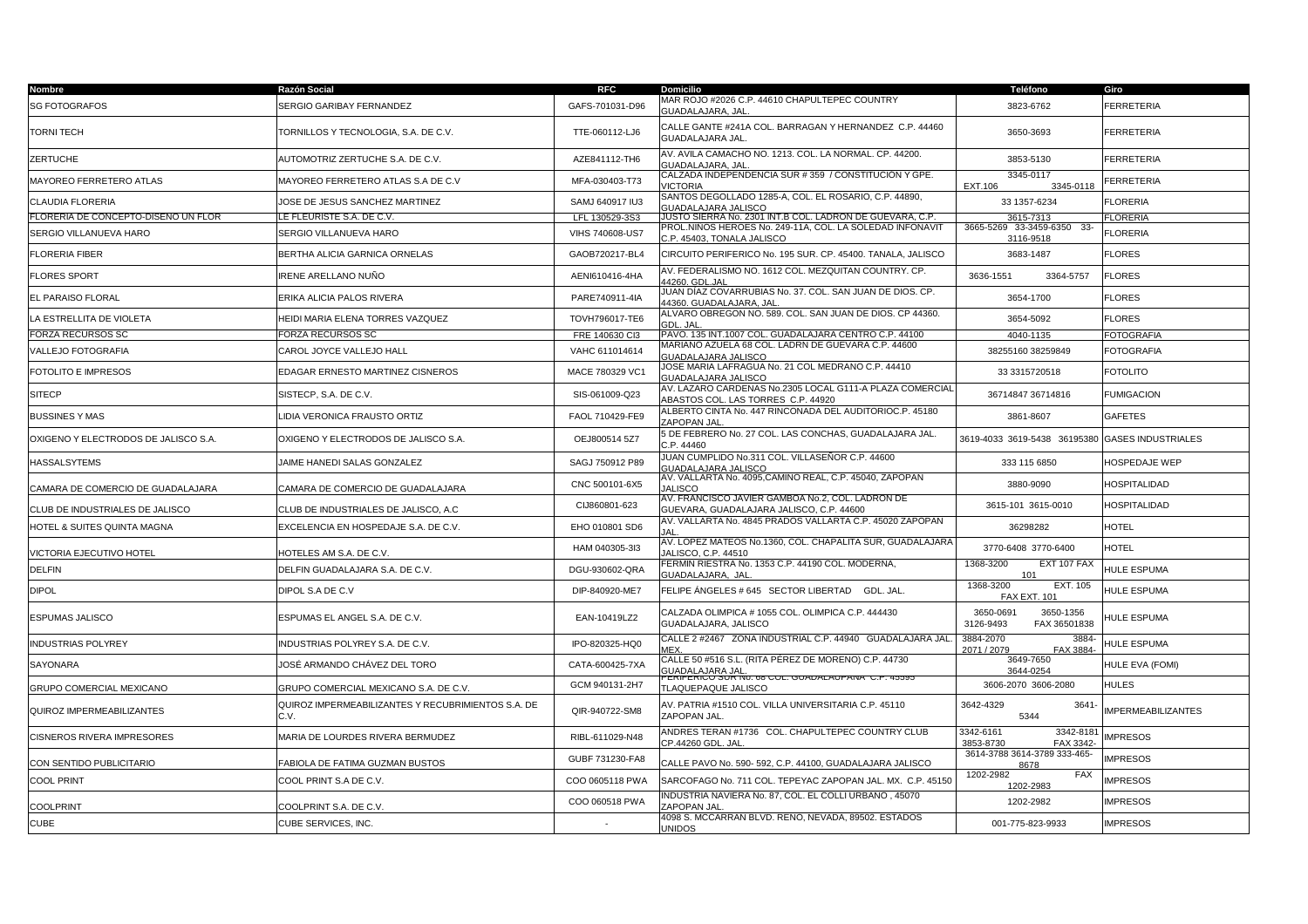| Nombre                                | Razón Social                                   | <b>RFC</b>      | <b>Domicilio</b>                                                                                    | <b>Teléfono</b>                            | Giro               |
|---------------------------------------|------------------------------------------------|-----------------|-----------------------------------------------------------------------------------------------------|--------------------------------------------|--------------------|
| DISEÑO DIGITAL                        | IORGE ADRIÁN RAMÍREZ OLIVARES                  | RAJO-671028-E72 | RAYÓN #627 COL. AMERICANA - C.P. 44180 - GUADALAJARA, JAL                                           | 4444-5880                                  | <b>MPRESOS</b>     |
| <b>FORCOGSA</b>                       | FORMAS CONTINUAS DE GUADALAJARA, S.A. DE C.V.  | FCG-840618-N51  | PERIFERICO PTE. #7301 VALLARTA PARQUE INDUSTRIAL<br>ZAPOPAN, JAL. C.P. 45010                        | 3777-1618<br>3777-1616<br>FAX 3777-1626    | <b>MPRESOS</b>     |
| HIGH PUBLICIDAD INTEGRAL              | HIGH PUBLICIDAD INTEGRAL S.A. DE C.V.          | HPI 110221 UC9  | RIO RHIN #1308- A COL. QUINTA VELARDE C.P. 44430 GDL. JALISCO                                       | 36198518 15242306                          | <b>IMPRESOS</b>    |
| <b>IMPRENTA ALVAREZ</b>               | RODOLFO ALVAREZ CARDENAS                       | AACR 410726-V37 | SAN FELIPE No. 421 CENTRO C.P. 44100 GUADALAJARA JAL.                                               | 3613-2605                                  | <b>IMPRESOS</b>    |
| <b>IMPRESIONES DIGITALES Y OFFSET</b> | IMPRESIONES DIGITALES Y OFFSET S.A. DE C.V.    | IDO 060406 6UA  | VIDRIO #1711 COL. AMERICANA CP.44160. GUADALAJARA, JAL.                                             | 38264115                                   | <b>IMPRESOS</b>    |
| <b>IMPRESOS DE CALIDAD</b>            | RITA ISELA VANDICK PUGA                        | DIPR-681211-EP8 | MEZQUITAN #158 COL. EL REFUGIO C.P. 44200 GUADALAJARA,                                              | 3126-5217<br>3342-<br>3373                 | <b>MPRESOS</b>     |
| IMPRESOS GRÁFICOS                     | MARTHA E. MONTAÑO VÁZQUEZ                      | MOVM-530308-3M1 | MANUEL ACUÑA #698 COL. ARTESANOS GUADALAJARA, JAL.<br>C.P.44200                                     | 3613-0596                                  | <b>MPRESOS</b>     |
| <b>IMPRESOS VALORO</b>                | IMPRESOS VALORO, S.A. DE C.V.                  | IVA-010625-QY1  | VOLCÁN BOQUERÓN No. 2233   COL. EL COLLI C.P. 45070<br>ZAPOPAN JAL                                  | 3628-4010<br>3628-4792                     | <b>IMPRESOS</b>    |
| LA IMPRENTA                           | CARLOS FELIPE ELIZALDE VICAÑA                  | EIVC-730416-B61 | AV. LÓPEZ MATEOS SUR #2000 COL. CHAPALITA GUADALAJARA<br>JAL.                                       | 3146-1010                                  | 3120-0200 IMPRESOS |
| PALAZUELOS                            | PALAZUELOS COMUNICACIÓN VISUAL, S.A. DE C.V.   | PCV110722-8T2   | MIGUEL GALINDO No. 274. COL. MEZQUITAN COUNTRY. CP. 44260.<br>GUADALAJARA, JAL                      | 9627-5454                                  | <b>MPRESOS</b>     |
| <b>PATHROS</b>                        | PATHROS PROMOCIONALES E IMPRENTA, S.A. DE C.V. | PPE-080804-995  | RÌO RHIN #1330      COL. QUINTA VELARDE      GUADALAJARA, JAL.<br>C.P.44430                         | 3811-6843                                  | <b>IMPRESOS</b>    |
| PRODUCCION GRAFICA 3C                 | GRUPO EMPRESARIAL 3C, S.A. DE C.V.             | GEC-071204-LV1  | CALLE VENEZUELA #457 COL. AMERICANA GUADALAJARA,<br>JAL. C.P. 44160                                 | 3827-3436                                  | <b>IMPRESOS</b>    |
| <b>SISTECOPY</b>                      | SISTECOPY, S.A. DE C.V.                        | SIS-970113-J9A  | INDUSTRIA DEL AGAVE #147 FRACC. INDUSTRIAL ZAPOPAN, JAL.<br>C.P.45132                               | 3833-6029/30                               | <b>MPRESOS</b>     |
| <b>TRIMARK</b>                        | JOSÉ BRU VILLASEÑOR                            | BUVJ-770820-3RA | VIDRIO #1875 COL. AMERICANA CP.44160. GUADALAJARA, JAL.                                             | 3826-0400                                  | <b>MPRESOS</b>     |
| <b>VEECTOR PUBLICIDAD INTEGRAL</b>    | PEDRO ANTONIO MEDINA COMPARAN                  | MECP830209-R98  | SANTA MONICA No. 340 44, COL. PARQUES DE ZAPOPAN C.P.                                               | 3952-7132                                  | <b>IMPRESOS</b>    |
| COMPU LETRAS                          | SERGIO ORNELAS ROMERO                          | OERS 591221 8Y7 | VOLCAN VESUBIO No. 5830, COL. EL COLLI URBANO, C.P. 45070<br>ZAPOPAN JALISCO                        | 3620-4853 3628-3432                        | <b>IMPRESOS</b>    |
| GRAFICOS Y MAS S.A DE C.V.            | GRAFICOS Y MAS S.A. DE C.V.                    | GMA-101201-521  | AV. CHAPULTEPEC No. 43/49 C.P. 44190 COL. MODERNA<br><b>GUADALAJARA, JAL</b>                        | 3833-6030<br>3833-6029                     | <b>IMPRESOS</b>    |
| GREGGA SOLUCIONES GRAFICAS            | GREGGA SOLUCIONES GRAFICAS S DE RL DE CV       | GSG-110903-9P6  | AV. MARIANO OTERO No. 2963 INT. A C.P. 45070 COL. LAS<br>ARBOLEDAS ZAPOPAN, JAL                     | 3634-0941<br>3631-5496                     | <b>IMPRESOS</b>    |
| <b>IMPRESOS JAZBRY</b>                | IMPRESOS JAZBRY, S.A DE C.V.                   | IJA 090424 D50  | PRISCILIANO SANCHEZ No. 509, ZONA CENTRO C.P. 44100<br>GUADALAJARA JAL                              | 3628-4854                                  | <b>MPRESOS</b>     |
| <b>IMPRESOS UYEDA</b>                 | IMPRESOS UYEDA S.A DE C.V.                     | IUY-960520-EG8  | ALGODÓN No. 301 C.P. 44470 COL. LA NOGALERA GUADALAJARA,<br><b>JAL</b>                              | 3793-2032 AL 41<br>EXT. 2019               | <b>IMPRESOS</b>    |
| <b>INNOVACION PUBLICIDAD</b>          | D.I. RAUL RODRIGUEZ GONZALEZ                   | ROGR 570712-728 | SEVERO DIAZ 5651-24 COL. RESIDENCIAL MOCTEZUMA C.P. 45059<br>ZAPOPAN JAL                            | 3649-3538                                  | <b>MPRESOS</b>     |
| LABORATORIOS JULIO                    | ABORATORIOS JULIO, S.A. DE C.V.                | IJU 821006 T53  | AV VALLARTA 6250 COLÑ. JOCOTAN C.P. 44140 ZAPOPAN JAL.                                              | 3120-2508<br><b>FAX</b><br>3120-2512       | <b>IMPRESOS</b>    |
| <b>LITOGRAFICA MONTES</b>             | GUSTAVO ADOLFO MONTES GUERRERO                 | MOGG-810908-M60 | CONTRERAS MEDELLIN No. 176. COL. CENTRO. CP. 44100.<br><b>JUADALAJARA, JAI</b>                      | 3614-1760<br>3613-3040<br>FAX 3613-5353    | <b>IMPRESOS</b>    |
| NITIDA 7                              | IMPRESIONES NITIDA, S.A. DE C.V.               | INI 140101-NX2  | AV TABACHINES No. 3773, COL. LOMA BONITA EJIDAL, C.P. 45085,                                        | 3135-1416                                  | <b>IMPRESOS</b>    |
| PUBLIVILVA                            | PUBLIVILVA SOLUCIONES INTEGRALES, S.A. DE C.V. | PSI 111221-2Q6  | PEZ AUSTRIAL No. 4120 COL. ARBOLEDAS C.P. 45070 ZAPOPAN                                             | 3631-8009<br>3535-8213                     | <b>IMPRESOS</b>    |
| SEGRAFC                               | HUGO ALEJANDRO PLASCENCIA FLORES               | PAFH-651128-SV7 | SAN FELIPE No. 622 - A COL. CENTRO C.P. 44200 GUADALAJARA,                                          | 3658-4145                                  | <b>MPRESOS</b>     |
| COMERCIALIZADORA TALEH                | COMERCIALIZADORA TALEH S DE R.L. DE C.V.       | CTA 120817-ND9  | AV. CENTRAL 213-C16 COL CD GRANJA C.P. 45010 ZAPOPAN JAL.                                           | 1454-6772                                  | <b>INSTRUMATS</b>  |
| GALVALAMINAS                          | GALVALAMINAS DE OCCIDENTE, S.A. DE C.V.        | GOC070212-4X3   | /OLCAN CEBORUCO NO.1245. FRACC. EL COLLI URBANO. CP.<br>45070. ZAPOPAN, JAL                         | 1201-7644<br>3628-3878 LAMINAS             |                    |
| <b>GRUPO ALEANSA</b>                  | SALVADOR DE JESÚS GARRIDO DÍAZ                 | GADS-591224-EX1 | LINDA VISTA No. 1912                                                                                | 3345-4827<br>3345-1344                     | LAMINAS            |
| <b>GRUPO LAMINAC</b>                  | GRUPO LAMINAC S.A. DE C.V.                     | GLA 990507-UM1  | PERIFERICO NTE. No. 32 C.P 44240 COL RANCHO NUEVO<br><b>GUADALAJARA JAL</b>                         | 3674-6662<br>3674-8802<br>FAX 3674-6903    | LAMINAS            |
| LETSA                                 | ÁMINAS ECONÓMICAS TRANSPARENTES, S.A. DE C.V.  | LET860630 IS4   | (M.1.5 CARRETERA SAN ISIDRO MAZATEPEC, COL. SAN AGUSTIN<br>C.P. 45640, TLAJOMULCO DE ZUÑIGA JALISCO | 3686-0674 3686-0765 3686-1065<br>3686-2028 | <b>LAMINAS</b>     |
| <b>LAMINAS M&amp;M</b>                | OSCAR MERCADO MUÑOZ                            | MEMO 840403-3ZA | AV. LAZARO CARDENAS No. 63 COL. EL ZAPOTE DEL VALLE C.P.<br><u>45659 TLAJOMULCO DE ZUÑIGA</u>       | 3631-5276                                  | LAMINAS            |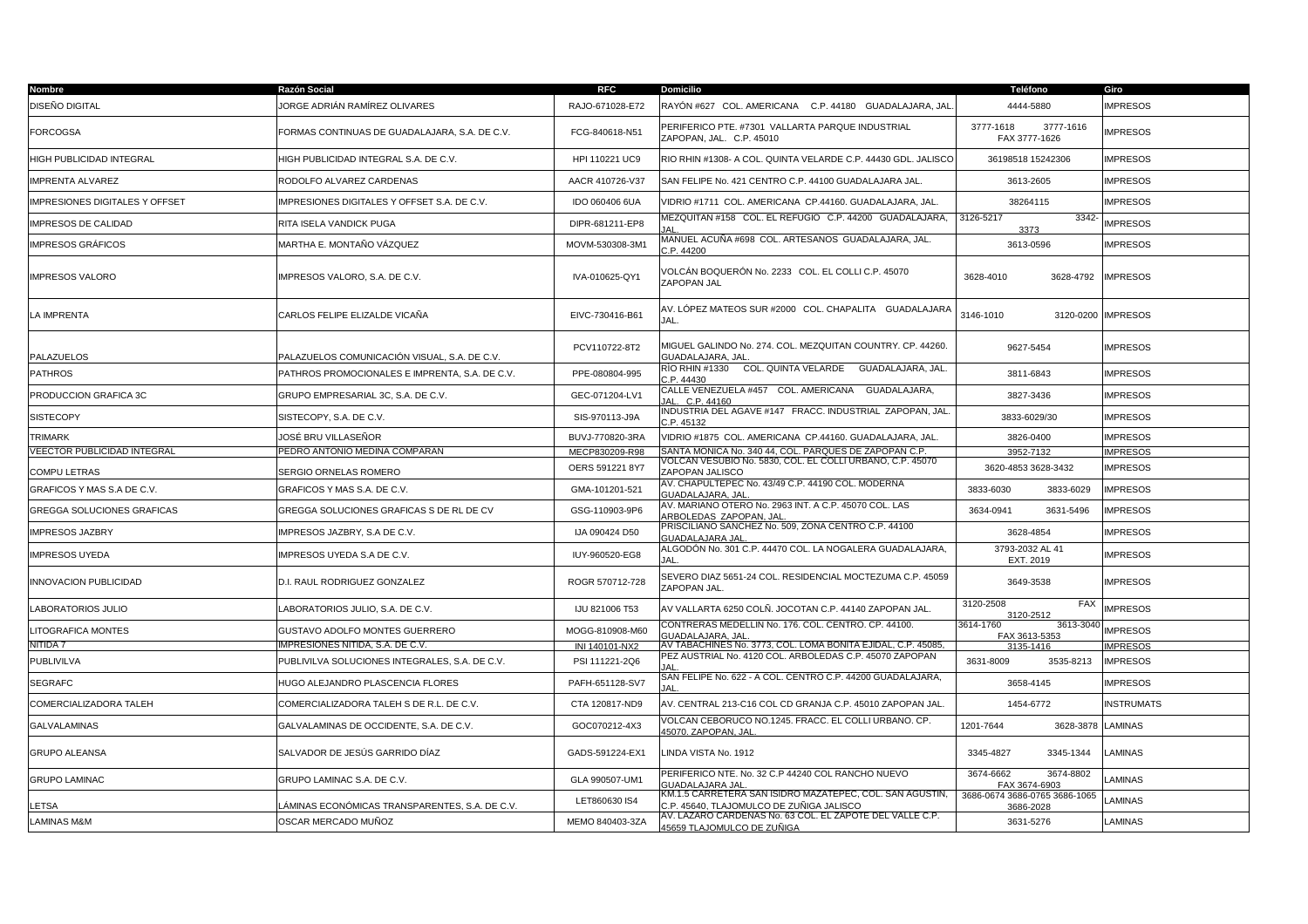| Nombre                                | Razón Social                                                                          | <b>RFC</b>             | <b>Domicilio</b>                                                                                              | Teléfono                                          | Giro                  |
|---------------------------------------|---------------------------------------------------------------------------------------|------------------------|---------------------------------------------------------------------------------------------------------------|---------------------------------------------------|-----------------------|
| ABALIM (ABASTECEDORES DE LIMPIEZA)    | PATRICIA MÁRQUEZ PONCE                                                                | MAPP-660317-7Q8        | PINO No.1405 COL. MORELOS GUADALAJARA JAL. C.P. 44910                                                         | 3811-2119<br>3811-5827                            | LIMPIEZA              |
| BARRETO CLEANING SERVICES             | BARRETO LIMPIEZA S.A. DE C.V.                                                         | BLI 050813 98A         | CALLE OTRANTO # 2920 COL. PROVIDENCIA GUADALAJARA JAL                                                         | 3640-2762 3126-7266                               | LIMPIEZA              |
| CLEAN IT                              | <b>JULIO BERNI SILVA</b>                                                              | BESJ-640717-NJ1        | FRAY JUAN DE SAN MIGUEL No 419-A GDL. JAL                                                                     | 3331-8002 3330-4469                               | LIMPIEZA              |
| <b>COMINSA</b>                        | COMINSA INSTITUCIONALES S.A. DE C.V.                                                  | CIN-080207-9S1         | BUGAMBILIAS No. 852 COL. MARIANO OTERO C.P. 45067 ZAPOPAN, 3180-3404                                          | FAX 3180 LIMPIEZA<br>3410                         |                       |
| <b>DISTRIBUIDORA GOBI</b>             | DISTRIBUIDORA GOBI S.A. DE C.V.                                                       | DGO 950303-2U5         | LICEO No. 661 COL. CENTRO C.P. 44280 GUADALAJARA JAL.                                                         | 3658-2022<br>FAX<br>3614-4670                     | LIMPIEZA              |
| HIGIENE MÁXIMA                        | VÍCTOR COVARRUBIAS ÁLVAREZ                                                            | COAV 651009 213        | CASTILLO DE GRANADITAS #1696  COL. NIÑOS HÉROES C.P. 44260<br>GUADALAJARA JAL.                                | 3824-1462                                         | <b>LIMPIEZA</b>       |
| KEY SOLUCIONES DE LIMPIEZA            | SILVIA ARACELI SALAZAR GARZA                                                          | SAGS 630528 9B4        | LAZARO CARDENAS No. 2305 LOCAL F-24, COMERCIAL ABASTOS,<br>COL. DE LAS TORRES C.P. 44530, GUADALAJARA JALISCO | 3671-4635, 3671-4645 Y 3121-<br>1774              | <b>LIMPIEZA</b>       |
| <b>LIMPIOSOS</b>                      | CENTRAL PACIFIC PAPER S.A. DE C.V.                                                    | CPP-960424-Q50         | CRUZ VERDE No. 787 COL. LA SAGRADA FAMILIA C.P. 44200<br>GUADALAJARA JAL                                      | 3810-0167<br>3810-0163                            | LIMPIEZA              |
| <b>NASA</b>                           | VANCY ALEJANDRA BAEZA SILVA                                                           | BASN931201FT0          | CALLE FRAMBOLLANES 3128 COL. TABACHINES ZAPOPAN,<br>JALISCO C.P. 45180                                        | 35854821                                          | LIMPIEZA              |
| <b>OK LIMPIO</b>                      | CECILIA GUADALUPE FELIX GALVEZ                                                        | <b>FEGC 741121 MRA</b> | W. L. VAN BEETHOVEN N0.5192, COL RESIDENCIAL ESTANCIA,<br>C.P. 45030, ZAPOPAN JALISCO                         | 3110-6080, 1542-9148, 1542-91<br>CEL. 331293-8498 | LIMPIEZA              |
| POPOTES PARA ESCOBA Y DERIVADOS       | J. JESUS PRESA CORONA                                                                 | PECJ-440728-352        | ALDAMA No 47 SANTA ANA TEPETITLAN ZAPOPAN JAL C.P 45230                                                       | 3684-6341                                         | LIMPIEZA              |
| PRODUCTOS CARMEN                      | FILOMENA DEL CARMEN MORALES RODRÍGUEZ                                                 | MORF-670610-GS8        | JARDÍN DE LOS CLAVELES #15 FRACC. ALAMEDAS DE TESISITAN<br>TABACHINES) ZAP. JAL                               | 3366-0362<br><b>FAX</b><br>3366-2407              | LIMPIEZA              |
| QUIMISA                               | QUIMICA INDUSTRIAL MEXICANA S.A. DE C.V.                                              | QMI 6400741 EPA        | PROLONGACION LAURELES No.931, CONJUNTO LAURELES, C.P.<br>45140, ZPOPAN JALISCO                                | 3636-9459, 1568-5789, 3833-1001<br>Y 33-3191-7182 | LIMPIEZA              |
| REPRESENTACIONES ORO                  | REPRESENTACIONES ORO, S.A. DE C.V.                                                    | ROR 980403 PU1         | AV. TONALA No. 2666 CD. AZTLA                                                                                 | 3600-0041<br><b>FAX</b><br>3600-0045              | LIMPIEZA              |
| RICASA LIMPIEZA                       | RICASA LIMPIEZA S.A. DE C.V.                                                          | RLI 050504 936         | CAMINO A LA TIJERA No 806 MODULO A BODEGA 6 COL. LATIJERA<br>C.P. 45647 TLAJOMULCO                            | 3612-7739                                         | LIMPIEZA              |
| SANIRENT                              | SANIRENT DE MEXICO S.A DE C.V                                                         | SME 961127 HMA         | CAMINO VIEJO A SAN MARTIN No. 4 COL. EL SALVADOR PORTILLO<br>LOPEZ TLAQUEPAQUE JAL                            | 3659-1079                                         | LIMPIEZA              |
| <b>SIM</b>                            | SERVICIOS INSTITUCIONALES MÚLTIPLES. S.A. DE C.V.                                     | SIM-020422-IQ6         | NIÑOS HÉROES #58 CP. 45417 LOMAS DE CAMICHIN TONALA                                                           | 3126-3329<br>3126-8489<br>3126-<br>8486           | LIMPIEZA              |
| DISTRIBUZIONE Y MARKETING             | DISTRIBUZIONE Y MARKETING, S.A. DE C.V.                                               | DMA141104-5M3          | DOMENICO SCARLATTI No. 4960 INT.101,COL. VALLARTA LA<br>PATRIA, C.P. 45020, ZAPOPAN JALISCO                   | 33-3441-8746, 33-3170-5999 Y<br>3615-7621         | LIMPIEZA              |
| LANDERO                               | ORGANIZACIÓN LANDERO, S.A. DE C.V.                                                    | OLA-880504-HM8         | AV. VALLARTA No. 1285 COL. AMERICANA GUADALAJARA JAL.                                                         | 3826-1245<br>FAX 3825<br>5729                     | <b>LLANTAS</b>        |
| LERMA'S LLANTAS Y SERVICIOS           | SONIA LERMA HERRERA                                                                   | LEHS 701120 EQ0        | PROL.FCO. I. MADERO No.12 COL. SAN GASPAR DE LAS FLORES<br><b>TONALA JALISCO</b>                              | 3607-9200<br>FAX<br>3607-0101                     | <b>LLANTAS</b>        |
| LLANTERA                              | MIGUEL ANGEL FLORES MARTINEZ                                                          | FOLL 810219 2U8        | PROVADA ALMENDROS No5 INT.14 COL CAMICHINES C.P. 45540<br>TLAQUEPAQUE JAL                                     | 3343-8614                                         | <b>LLANTAS</b>        |
| LLANTERA HUENTITAN                    | JOSÉ SOTO TORRES                                                                      | SOTJ-500817-RY8        | BELISARIO DOMÍNGUEZ #3153 COL. HUENTITAN EL ALTO CP. 44300                                                    | 3603-6078                                         | <b>LLANTAS</b>        |
| SUPER RUEDAS DE MÉXICO                | SUPER RUEDAS DE MÉXICO, S.A. DE C.V.                                                  | SRM-930127-4A2         | CALZ. DEL EJERCITO #968  COL. QUINTA VELARDE  C.P. 44430 GDL                                                  | 3619-6050<br><b>FAX</b><br><b>EXT. 1</b>          | <b>LLANTAS</b>        |
| BRINCOLINES LONAS Y TOLDOS PERIFERICO | SERGIO ABRAHAM LUNA CARRILLO                                                          | LUCS-840928-CY2        | AV. PERIFERICO NTE. No. 1600 -A C.P. 45187 COL. DIVISION DEL<br>NORTE ZAPOPAN, JAL.                           | 3848-9668<br>3366-3875                            | LONAS Y MALLA SOMBRA  |
| COMERCIALIZADORA MURO                 | IOSE MARTIN MUÑOS HERNANDEZ                                                           | MUHM-700323-270        | PINO SUAREZ No. 457-9C COL. MERCADO DEL CAMPESINO C.P.<br>45140 ZAPOPAN, JALISCO.                             | 3629-2429                                         | LONAS Y MALLA SOMBRA  |
| TOLDOS LLUVI-SOL                      | ROSA MARIA DÁVILA GÓMEZ                                                               | DAGR-600401-PG9        | NICOLÁS ROMERO #329  COL.VILLASEÑOR CP. 44200<br><b>GUADALAJARA, JALISCO</b>                                  | 3827-1373<br>3827<br>1376                         | LONAS Y MALLA SOMBRA  |
| TELESERVICIO CANAL 5                  | RAFEL SANTIAGO QUIROZ                                                                 | SAQR 780929-6XA        | GNACIO DEL RIO BARRAGAN No. 81, COL CENTRO, LA BARCA<br>JALISCO, C.P. 47910                                   | 33-3170-8191                                      | <b>LUMINARIAS LET</b> |
| DISTRIBUIDORA DE MADERA TONALA        | DISTRIBUIDORA DE MADERA TONALA, S.A. DE C.V.                                          | DMT981006-4D4          | CARRETERA LIBRE A ZAPOTLANEJO # 1994, COL. JAUJA, C.P<br>45422, TONALA JALISCO                                | 3690-024 3690-0253 3690-0241                      | <b>MADERAS</b>        |
| MADERAS LA CUMBRE                     | COMERCIALIZADORA E INDUSTRIALIZADORA DE MADERAS Y<br>DERIVADOS LA CUMBRE S.A. DE C.V. | CIM-950106-UV2         | NICOLAS BRAVO #150 COL ATEMAJAC DEL VALLE ZAPOPAN JAL.<br>CP.45190                                            | 3824-7237<br>3824-653<br>3848-4191                | <b>MADERAS</b>        |
| MADERAS Y TRIPLAY LAGUNITAS           | FRANCISCO JAVIER SUAREZ PATIÑO                                                        | SUPF 870406-437        | RAÑČIŠCO DE AYZA N0. Z488 C.P. 44756 EL POVENIR<br>GUADALAJARA JAL.                                           | 3655-1515 61 3643-5101                            | <b>MADERAS</b>        |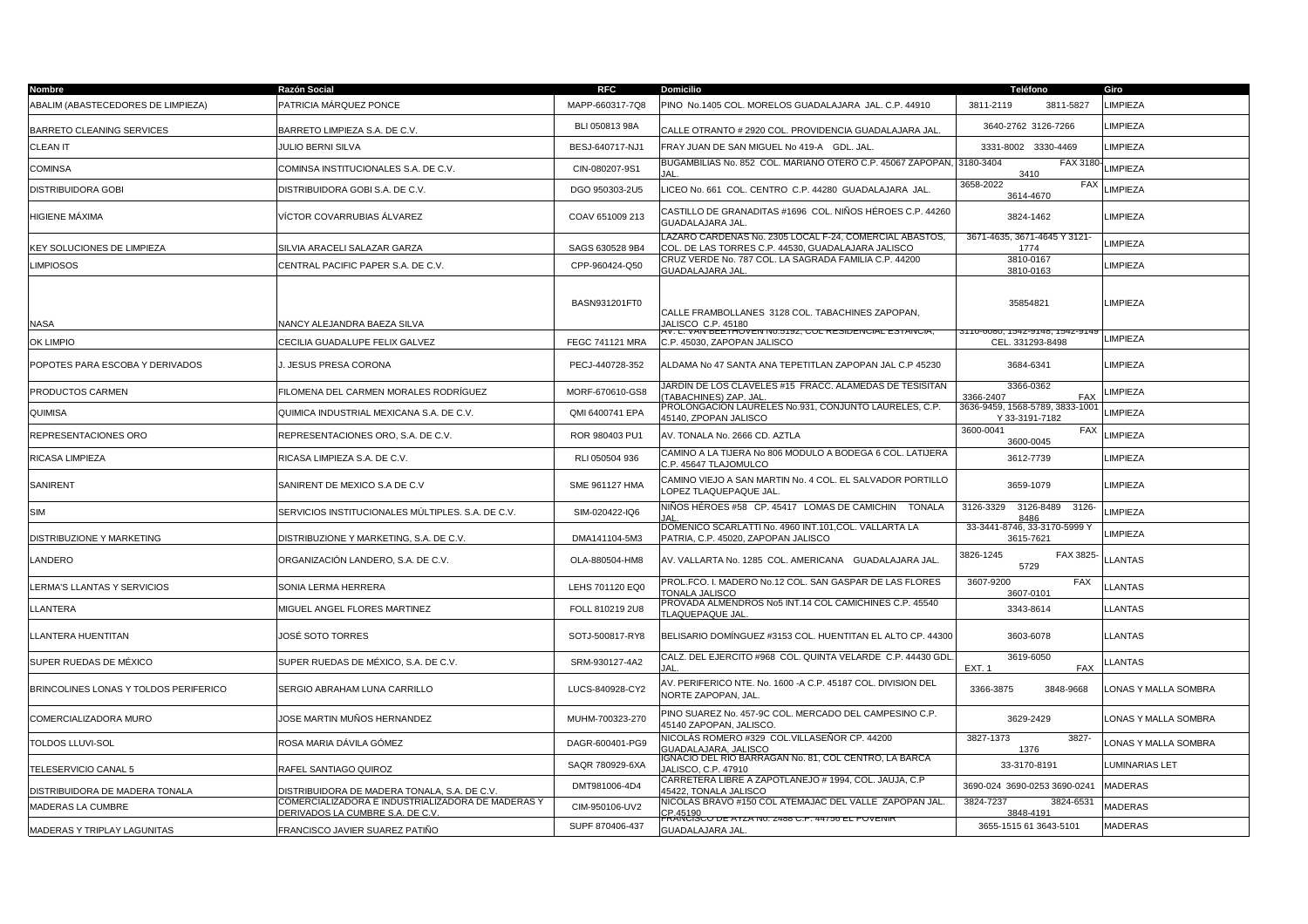| Nombre                                               | Razón Social                                  | <b>RFC</b>                            | <b>Domicilio</b>                                                                                                                   | Teléfono                                              | Giro                                           |
|------------------------------------------------------|-----------------------------------------------|---------------------------------------|------------------------------------------------------------------------------------------------------------------------------------|-------------------------------------------------------|------------------------------------------------|
| DISTRIBUIDORA DE MADERAS TONALA                      | DISTRIBUIDORA DE MADERAS TONALA, S.A. DE C.V. | DMT-981006-4D4                        | CARRETERA LIBRE A ZAPOTLANEJO #2134 COL. JAUJA TONALA<br>JAL.                                                                      | 3655-1515<br>3655-1561<br>FAX 3649-9239               | <b>MADERAS</b>                                 |
| MADERERIA ABASTOS                                    | MADERERIA ABASTOS S.A. DE C.V.                | MAB 831107 QM5                        | CALZ. LAZARO CARDENAS No. 2259 GUADALAJARA JAL.                                                                                    | 3812-0676<br>$3811 -$<br>FAX 3812-<br>6512<br>0107    | <b>MADERAS</b>                                 |
| COMERCIALIZADORA TEXTIL                              | VENTA Y DISTRIBUCION DE MANTAS, S.A. DE C.V.  | VDM-090918-IA9                        | JOAQUÍN ANGULO No. 1460 COL. VILLASEÑOR GUADALAJARA, JAI                                                                           | 3826-2334<br>3826-7458<br>FAX 3825-8557               | MANTA / TELA                                   |
| LA NUEVA PERLA                                       | LA NUEVA PERLA S.A. DE C.V.                   | NPE-840508-ET1                        | PINO SUÁREZ #345 ZONA CENTRO GDL. JAL.                                                                                             | 3614-5388<br>FAX 3613<br>8245                         | MANTA / TELA                                   |
| MODATELAS                                            | MODATELAS, S.A. DE C.V.                       | MOD041014 K13                         | COLON No. 20 ESQ. MORELOS CENTRO C.P. 44200 GUADALAJARA<br>IAI                                                                     | 3613-4338                                             | 3613-6065 MANTA / TELA                         |
| <b>PARISINA</b>                                      | GRUPO PARISINA, S.A. DE C.V.                  | GPA -930101-Q17                       | AV. JUÁREZ No. 263 COL. CENTRO C.P. 44100 GUADALAJARA<br>IΔI                                                                       | 3613-1076                                             | MANTA / TELA                                   |
| <b>SANTA MONICA TEXTIL</b>                           | SANTA MONICA TEXTIL, S.A. DE C.V.             | SMT-840906-GQ6                        | SANTA MONICA No. 30 COL. CENTRO C.P. 44100 GUADALAJARA,<br>JAL.                                                                    | 3614-0409                                             | MANTA / TELA                                   |
| SIMIL CUERO PLYMOUTH                                 | SIMIL CUERO PLYMOUTH S.A. DE C.V.             | SCP-891031-MM6                        | ESTEBAN ALATORRE No. 1601 SAN JUAN BOSCO C.P. 44150<br>GUADALAJARA, JAL                                                            | 3883-7300                                             | MANTA / TELA                                   |
| <b>TELAS LEON</b>                                    | ROBERTO DE LEON DUEÑAS                        | LEDR-600607-7B9                       | EJIDO 229 SAN ANDRES C.P. 44400 GUADALAJARA, JAL.                                                                                  | 3644-9227                                             | MANTA / TELA                                   |
| AFINACIONES ULTRASÓNICAS                             | AFINACIONES ULTRASÓNICAS                      | HICL-610505-PU3                       | PROL. AV. ALCALDE No. 115 COL BATAN ZAPOPAN JAL C.P.<br>15190                                                                      | 3342-1490<br>3342-1491                                | MANTENIMIENTO VEHICULAR                        |
| <b>AG MOTORS</b>                                     | EDGAR ISRAEL AGUILAR OROZCO                   | AUOE 951213-U42                       | POPOCATEPETL No.1998, EL COLLI EJIDAL, C.P. 45070,<br>GUADALA IARA, IALISCO.<br>POPOCATEPETL No.1998, EL COLLI EJIDAL, C.P. 45070, | 1543-9331                                             | <b>MANTENIMIENTO VEHICULAR</b>                 |
| AG MOTORS                                            | EDGAR ISRAEL AGUILAR OROZCO                   | AUOE 951213-U42                       | GUADALAJARA JALISCO                                                                                                                | 1543-9331                                             | MANTENIMIENTO VEHICULAR                        |
| ALEX FUEL SYSTEM                                     | ALEJANDRO SALDIVAR MUÑOZ                      | SAMA 750620 QN7                       | AV.18 DE MARZO No. 585, COL. LA NOGALERA, C.P. 44470,<br>GUADALAJARA JALISCO                                                       | 3318047213                                            | MANTENIMIENTO VEHICULAR                        |
| AUTO PARTES NUEVAS, USADAS Y SERVICIO "EL<br>DORADO" | AURELIO DORADO DORADO                         | DODA-630925-II4                       | AV. CRISTÓBAL COLON #193 COL. ARROYO HONDO ZAPOPAN<br>JAL.                                                                         | 3366-3436                                             | MANTENIMIENTO VEHICULAR                        |
| AUTO SERVICIO LLAMAS                                 | BRENDA ESPERANZA LLAMAS NAVA                  | R.F.C. LANB 830606<br>NY <sub>5</sub> | LIBRAMIENTO A LA BASE AEREA #1263 COL. EL TRIANGULO C.P.<br>45160 ZAPOPAN JAL                                                      | 33422270                                              | MANTENIMIENTO VEHICULAR                        |
| FRENOS GUERRERO                                      | JOSÉ GERARDO GUERRERO QUEZADA                 | GUQG-580329-LC1                       | PERIFÉRICO NTE #73-2 COL AUDITORIO C.P 45190 ZAPOPAN<br>JAL.                                                                       | 3660-4804                                             | MANTENIMIENTO VEHICULAR                        |
| <b>GRUAS ANAYA</b>                                   | GUILLERMO ANAYA ESCOBEDO                      | AAEG 680830-QE4                       | CALLE 32 ROMAN MORALES No. 668 S.L. C.P. 44380<br>GUADALAJARA JAL.                                                                 | 3618-0141<br>3585-8691<br>3585-8692                   | MANTENIMIENTO VEHICULAR                        |
| JOE CAR                                              | JOEL LEOBARDO GODY GAMBOA                     | GOGJ 791009 KR9                       | CUENCA No. 3058, COL. SANTA ELENA ESTADIO, C.P. 44230,<br>GUADALAJARA JALISCO                                                      | 3824-7167, 15672966 y (044) 33<br>1217-7261           | MANTENIMIENTO VEHICULAR                        |
| MECANICA EN GENERAL SALINAS E HIJOS                  | HUGO CESAR SALINAS FLORES                     | SAFH-820401-QJ0                       | PERIFERICO NORTE No. 1079 COL. VICTOR HUGO C.P. 45190<br>ZAPOPAN JALISCO                                                           | 3112-5920                                             | MANTENIMIENTO VEHICULAR                        |
| MOFLES JALISCO                                       | MARIO ARMANDO EBESO OCHOA                     | OEOM 620820-N89                       | CRUZ VERDE No. 750 ESQ. JESUS GARCIA No. 999 S.H. C.P. 44200<br><b>GUADALAJARA JAL</b>                                             | 3825-5671                                             | MANTENIMIENTO VEHICULAR                        |
| MOTORES FINOS FEDERALISMO                            | JOSÉ MARCELINO DÁVALOS SIERRA                 | DASM-780311-EP2                       | AV. FEDERALISMO NORTE #187 COL. ATEMAJAC DEL VALLE ZAP.<br>JAL. C.P. 45190                                                         | 3660-2461                                             | MANTENIMIENTO VEHICULAR                        |
| MULTISERVICIOS SANDOVAL Y SUSPENSIONES               | MAURO ANTONIO SANDOVAL CERDA                  | SACM-840220-9L1                       | CARRETERA SALTILLO #815-D C.P. 45190 ZAPOPAN JAL.                                                                                  | 6060-4995                                             | MANTENIMIENTO VEHICULAR                        |
| SERVICIO MACHUCA JR.                                 | MONICA RODRIGUEZ RAMIREZ                      | RORM 780420 AI0                       | AV. MANDARINA No. 1691 COL. JARDINES DE LA CRUZ ZONA<br>ABASTOS C.P. 44950 GDL. JAL                                                | 3162-0972                                             | MANTENIMIENTO VEHICULAR                        |
| SERVIPUNTO AUTOMOTRIZ                                | SERVIPUNTO AUTOMOTRIZ. S.A. DE C.V.           | SAU140206-7M6                         | AV. VALLARTA #6115, COL. CIUDAD GRANJA, C.P. 4510 ZAPOPAN<br>IAI                                                                   | 1657-2608 1981-2061 1981-2109 MANTENIMIENTO VEHICULAR |                                                |
| SYC MOTORS                                           | SYC MOTORS, S.A. DE C.V.                      | SMO810623                             | AV. 16 DE SEPTIEMBRE No. 651 GUADALAJARA, JAL. C.P. 44180                                                                          | 37700401                                              | <b>MANTENIMIENTO VEHICULAR</b>                 |
| MARCOS Y PLACAS CONMEMORATIVAS                       | JUSTO ANTONIO CASTILLO VILLALVAZO             | CAVJ-640405-CC4                       | SAN FELIPE No. 256 S.H. C.P. 44100 GUADALAJARA JAL.                                                                                | 3613-3961                                             | <b>MARCOS Y PLACAS</b>                         |
| <b>JRRG</b>                                          | OSE RAUL RAMIREZ GUZMAN                       | RAGR831212 FV0                        | RIO CUITZMALA No. 1278, COL. URBI QUINTA, C.P. 45410, TONALA<br><b>JALISCO</b>                                                     |                                                       | <b>MARIACHI</b>                                |
| ALMACÉN GUTIÉRREZ                                    | RAMIRO TABAREZ CONTRERAS                      | TACR-540827-FF6                       | PASEO DEL ZOOLÓGICO NO. 1036. HUENTITAN EL ALTO.<br>GUADALAJARA. JAL                                                               | 3644-6603                                             | <b>MATERIAL PARA LA</b><br><b>CONSTRUCCION</b> |
| AZULEJOS Y COMPLEMENTOS                              | AZULEJOS Y COMPLEMENTOS S.A. DE C.V.          | ACO-870505-S49                        | AV. NIÑOS HÉROES NO. 1321. COL. MODERNA. CP 44100.<br>GUADALAJARA, JAL                                                             | 3810-7788<br>3810-8009<br>3811-9374                   | <b>MATERIAL PARA LA</b><br>FAX CONSTRUCCION    |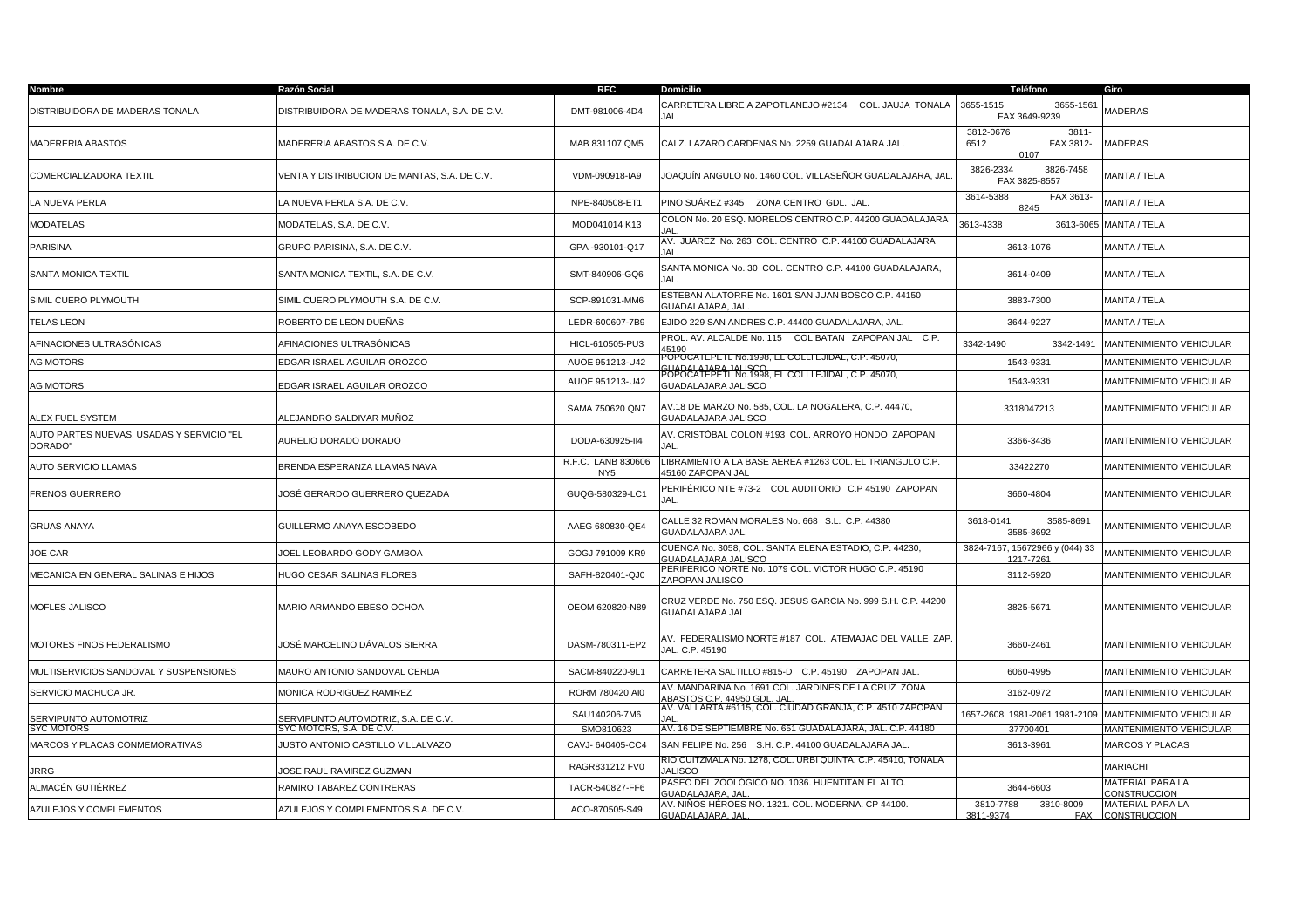| Nombre                                        | Razón Social                                        | <b>RFC</b>      | Domicilio                                                                                             | Teléfono                                | Giro                                           |
|-----------------------------------------------|-----------------------------------------------------|-----------------|-------------------------------------------------------------------------------------------------------|-----------------------------------------|------------------------------------------------|
| CEMEX                                         | CEMEX CONCRETOS S.A. DE C.V.                        | CCO-740918-9M1  | CONSTITUCION NO.444 PTE. COL CENTRO. MONTERREY, NUEVO<br>EON.                                         | 3679-6227                               | <b>MATERIAL PARA LA</b><br><b>CONSTRUCCION</b> |
| CONCRETOS CRUZ AZUL                           | CONCRETOS CRUZ AZUL, S.A. DE C.V.                   | CCA850121-JX8   | AV. INSURGENTES SUR No. 670 PISO 1, COL. DEL VALLE, CP.<br>03100, MEXICO, D.F.                        | /65/66<br>3110-0362                     | <b>MATERIAL PARA LA</b><br><b>CONSTRUCCION</b> |
| CRISRA                                        | CRISTÓBAL GUTIÉRREZ ÁLVAREZ                         | GUAC-660126-G19 | CARRETERA A SALTILLO KM 10 # 17 COL. MESA COLORADA<br>ZAPOPAN, JAL                                    | 3672-8575<br>FAX 3660-5374              | <b>MATERIAL PARA LA</b><br>CONSTRUCCION        |
| EAPR COMERCIALIZADORA                         | ELIZABETH ALEIDA PADILLA RIOS                       | PARE771210F65   | VOLCAN MISTI #350 HUENTITAN EL BAJO C.P. 44250<br><b>GUADALAJARA JAL</b>                              | 33-15-20-34-31                          | <b>MATERIAL PARA LA</b><br><b>CONSTRUCCION</b> |
| <b>HUKONSTRUCCIONES</b>                       | HUKONSTRUCCIONES S.A DE C.V.                        | HUK140630GJ4    | BARLOVENTO #2525 COL. BOSQUES DE LA VICTORIA C.P. 44540<br>GUADALAJARA JAL                            | 36231623                                | <b>MATERIAL PARA LA</b><br>CONSTRUCCION        |
| <b>INTERCERAMIC</b>                           | INTERACABADOS DE OCCIDENTE, S.A. DE C.V.            | IOC990222-6F8   | AVE. LOS LAURELES NO.175. CP. 45150. ZAPOPAN, JAL.                                                    | 3633-3616                               | MATERIAL PARA LA<br>CONSTRUCCION               |
| PROVEEDORA DE MATERIALES MORGA & LÓPEZ        | PROVEEDORA DE MATERIALES MORGA & LÓPEZ, S.A. DE CV. | PMM-030211-V52  | CALLE BENITO JUÁREZ # 93  COL. VÍCTOR HUGO                                                            | 3112-5458                               | MATERIAL PARA LA<br>CONSTRUCCION               |
| AEROFLASH                                     | SERVICIO PAN AMERICANO DE PROTECCION, S.A DE C.V    | SPA810429-PU2   | AV. LAZARO CARDENAS No. 2825. COL. ALAMO INDUSTRIAL. CP.<br>45593. TLAQUEPAQUE, JAL                   | 3619-3300/11<br>FAX 3619-<br>2245       | <b>MENSAJERIA</b>                              |
| <b>BAZAR GALLERY</b>                          | ARTURO MENDEZ LICON                                 | MELA-551121-K27 | JACOBO GALVEZ #45 (EN EL JARDIN DEL CARMEN) COL.<br>CENTRO C.P.44100 GDL. JAL                         | 3613-4166                               | MERCERIA Y DECORACION                          |
| DE ANDA MERCERIA                              | DE ANDA HERMANOS MERCERIA Y BONETERIA S.A. DE C.V.  | AHM-850522-9R3  | ANDRES TERAN 638 COL. VILLASEÑOR C.P. 44600 GUADALAJARA,<br>JAL.                                      | 3825-8498<br>FAX 3825<br>6761           | MERCERIA Y DECORACION                          |
| DE ANDA MERCERIA Y ESTAMBRES                  | MARTÍN MUÑOZ EVA                                    | MAMX-600828-SL4 | HIDALGO # 549 COL. CENTRO C.P. 44100 GUADALAJARA. JAL.                                                | 3614-5329<br>FAX 3658-167               | <b>MERCERIA Y DECORACION</b>                   |
| DEL CARMEN NOVEDADES Y REGALOS                | GLORIA DEL CARMEN CABRERA CAMAÑO                    | CACG791019-4J2  | CALLE ANALCO No. 711-A. COL. LAS CONCHAS. CP. 44960.<br><b>GUADALAJARA, JAL</b>                       | 3617-7549                               | MERCERIA Y DECORACION                          |
| <b>FANTASÍAS MIGUEL</b>                       | FANTASÍAS MIGUEL, S.A. DE C.V.                      | FMI-650208-CG9  | HIDALGO #520 COL CENTRO C.P.44100 S.H. GUADALAJARA JAL                                                | 3613-2022<br>FAX 3613-5054              | MERCERIA Y DECORACION                          |
| MANUALIDADES DECORAMA                         | MANUALIDADES DECORAMA S.A. DE C.V.                  | MDE-980320-9B4  | HIDALGO No. 587 C.P. 44200 COL. CENTRO GUADALAJARA JAL                                                | 3614<br>3614-2338<br>5045               | <b>MERCERIA Y DECORACION</b>                   |
| <b>DISMERK</b>                                | REBECA DEL RIEGO RUIZ                               | RIRR-821119-NI4 | AV. GUADALUPE #5650 EDIF. "L" DEPTO.14 COL. PLAZA GPE. CP<br>45036 ZAPOPAN, JAL                       | 3120-3233<br>3343-0548/49               | MOBILIARIO DE BAÑO                             |
| LA PALOMA                                     | LA PALOMA PERIFERICO, S.A. DE C.V.                  | PPE980303-QI7   | AV. NIÑOS HEROES No. 1609. COL. MODERNA. GUADALAJARA,<br><b>JALISCO</b>                               | 3812-1822<br>3812-3761<br>3810-6020     | MOBILIARIO DE BAÑO                             |
| LUCKE                                         | LUCKE S.A. DE C.V.                                  | LUC-811106-1C4  | AV. NIÑOS HEROES No. 2100 COL. BARRERA C.P. 44150<br>GUADALAJARA, JAL.                                | 3615-5566<br>FAX<br>3616-1258           | MOBILIARIO DE BAÑO                             |
| <b>FABRIMUEBLES GOPRI</b>                     | FABRIMUEBLES GOPRI. S.A. DE C.V.                    | FGO 840309 NL8  | LAZARO CARDENA No. 1893 COL. DEL SUR C.P. 44920<br>GUADALAJARA JAI                                    | 3812-5152                               | MOBILIARIO DE OFICINA                          |
| MOBIL FACTORY                                 | MOBIL FACTORY S.A. DE C.V.                          | MFA-091216-EZA  | AV. LA PAZ No. 1603 COL. AMERICANA C.P. 44190 GUADALAJARA,                                            | 38273974 /75<br>3811-0564               | MOBILIARIO DE OFICINA                          |
| OFFICE PLUS                                   | TECNOLOGIA DE INFORMACION CORPORATIVA S.A. DE C.V.  | TIC-990818-I52  | AV. CHAPULTEPEC. SUR No. 565 COL. MODERNA C.P. 44190<br>GUADALAJARA, JAL                              | 1377-4242                               | MOBILIARIO DE OFICINA                          |
| OFFICE SCHOOL                                 | MOBILIARIO OFFICE SCHOOL, S.A. DE C.V.              | MOS-090618-431  | PENINSULA No. 3084 COL. STA. EDUWIGES C.P. 44580<br>GUADALAJARA, JAL.                                 | 3631-8235<br>1057-9121                  | MOBILIARIO DE OFICINA                          |
| <b>BOMBAS LIBERTAD</b>                        | JOSE LUIS GONZALEZ DOMINGUEZ                        | GODL 340525-IJ6 | LIBERTAD No. 1143, COL. CENTRO, C.P. 44100, GUADALAJARA<br><b>JALISCO</b>                             | 3614-8832                               | <b>MOTO BOMBAS</b>                             |
| DISTRIBUIDORA DE MOTORES Y BOMBAS             | ANGELICA BRISEÑO HERNANDEZ                          | BIHA 661231-UW1 | AV. EXPERIENCIA No.172, LOCAL 4, COL. EL BATAN, C.P. 45190,<br>ZAPOPAN JALISCO                        | 3672-9393 3660-9014                     | <b>MOTO BOMBAS</b>                             |
| CESAR AGUSTIN GONZALEZ ORTIZ                  | CESAR AGUSTIN GONZALEZ ORTIZ                        | GOOC 791215-PJ1 | HACIENDA DE CHAPINGO No. 1886 INT. J6, COL.CIRCUNVALACION<br>OBLATOS, C.P. 44716, GUADALAJARA JALISCO | 331113-8563                             | <b>MURALISTA</b>                               |
| GRUPO "SANDOVAL"                              | JULIO CESAR MONDRAGÓN URESSTI                       | MOUJ 780327 K71 | CALLE RIO TUXPAN No.1104, COLONIA LAS ÁGUILAS, ZAPOPAN<br>JALISCO, C.P. 45080                         | 33-1244-5865                            | <b>MUSICOS</b>                                 |
| CENTRAL DE PAPELERÍAS                         | DANIEL ALBERTO GARCÍA DE LEÓN                       | GALD-840314-Q51 | NICOLÁS ROMERO #217   COL. ARTESANOS SAN FELIPE   GDL. JAL<br>C.P. 44200                              | 3826-2692<br>3826-0746<br>3826-1721     | PAPELERIA                                      |
| COPI-CON                                      | JESUS PEREZ MUÑOZ                                   | PEMJ 321209-BE3 | ISLA SOCORRO No. 2796-6  GUADALAJARA JAL. C.P. 44950 FRACC.<br>JARDINES DE SAN JOSE                   | 3646-8063<br>FAX 1057-4277              | <b>PAPELERIA</b>                               |
| <b>ECONOTINTAS</b>                            | LAURA PATRICIA DE LA CRUZ MARTINEZ                  | CUML-780828-L21 | CALLE CIPRES No. 1226 C.P. 44910 COL. MORELOS,<br>GUADALAJARA, JAL                                    | 3336-3189<br>3811-5129                  | PAPELERIA                                      |
| MAD (PAPELERÍA, COMPUTO Y MUEBLES DE OFICINA) | MARTIN RODOLFO DOMINGUEZ ORTIZ                      | DOOM 630425 QHA | HOSPITAL #1038 COL. SAGRADA FAMILIA C.P. 44200 GDL. JAL.                                              | 3827-1241<br>3827-<br>3827-0924<br>0924 | <b>PAPELERIA</b>                               |
| OFFICE DEPOT                                  | OFFICE DEPOT, S.A. DE C.V.                          | ODM-950324-V2A  | JUAN SALVADOR AGRAZ #101 COL. SANTA FE MÉXICO DF. CP.<br>5300                                         | 3613-9105<br>3614<br>0822               | <b>PAPELERIA</b>                               |
| ABASTECEDORA LUMEN                            | ABASTECEDORA LUMEN S.A. DE C.V                      | ALU-8309-02-ST5 | PEDRO MORENO 589 ZONA CENTRO GDL. JAL.                                                                | 3614-3956<br>EXT. 113<br>3314-8689      | PAPELERIA                                      |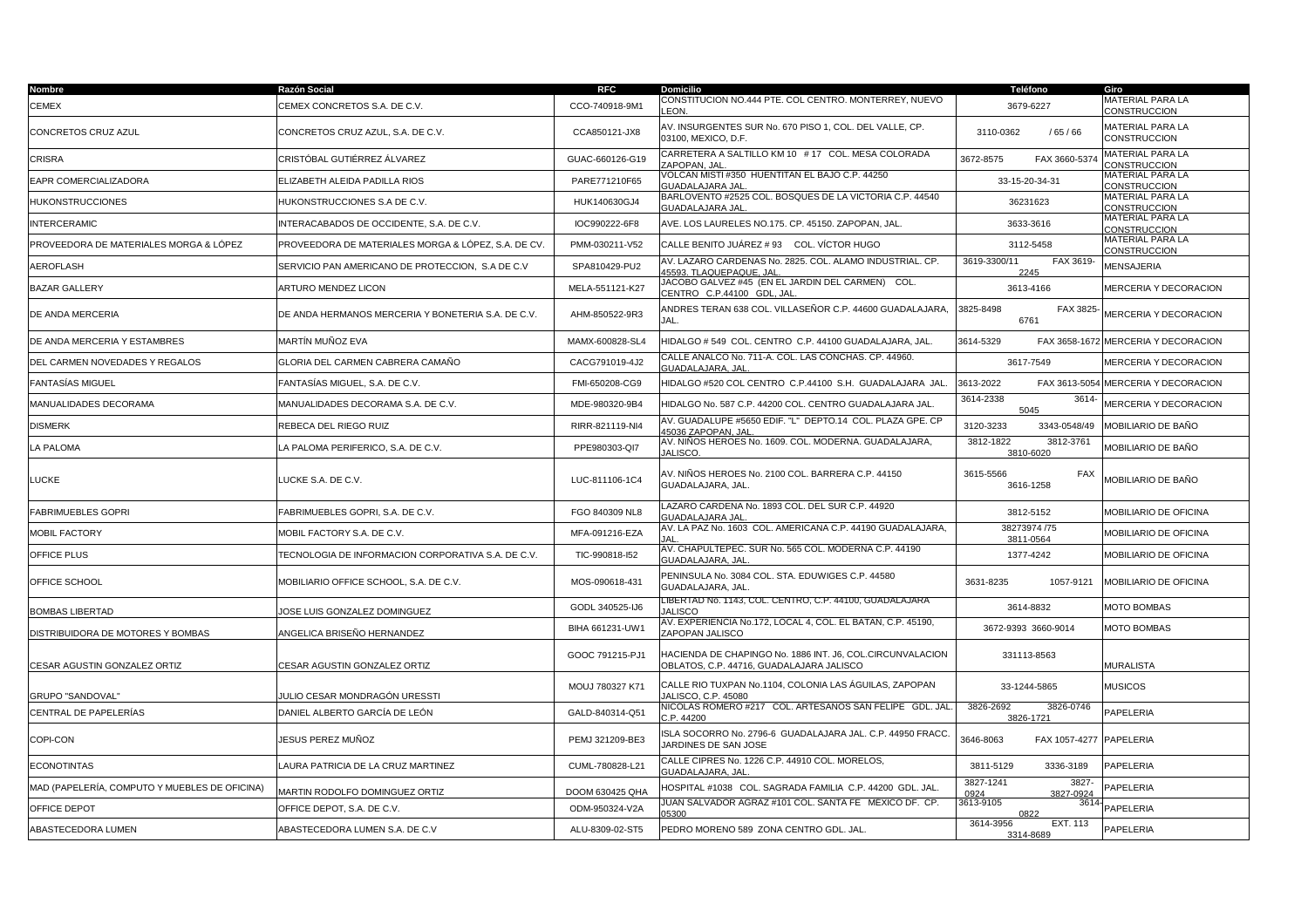| <b>Nombre</b>                                                    | Razón Social                                          | <b>RFC</b>      | <b>Domicilio</b>                                                                          | Teléfono                                                                     | Giro                     |
|------------------------------------------------------------------|-------------------------------------------------------|-----------------|-------------------------------------------------------------------------------------------|------------------------------------------------------------------------------|--------------------------|
| BOLYPAPEL DIAMANTE                                               | BOLYPAPEL DIAMANTE S.A. DE C.V.                       | BDI 060209 DU0  | AV. HIDALGO No. 613 COL. CENTRO C.P. 44200 GUADALAJARA JAL                                | 3614-4190 3614-4412                                                          | PAPELERIA                |
| CONSU PAPELERIA                                                  | CANDELARIA SALAS CURIEL                               | SACC-600212-RY8 | GONZALEZ GALLO No. 4493 COL. ARROYO HONDO C.P. 45180<br>ZAPOPAN, JAL                      | 3861-3119                                                                    | PAPELERIA                |
| <b>OFFICE MAX</b>                                                | OPERADORA OMX S.A. DE C.V.                            | OOM -960429-832 | ATERAL AUTOPISTA MEXICO TOLUCA No. 1235, LOMAS DE SANTA<br>FE CUAJIMALPA DE MORELOS, D.F. | 3673-7232<br>SUC.<br>SAN ISIDRO ZAPOPAN                                      | PAPELERIA                |
| <b>OFIMEDIA</b>                                                  | OFIMEDIA PAPELERIA Y CONSUMIBLES S.A. DE C.V.         | OPC-040802-PI8  | CALLE 10 #1874 COL. FERROCARRIL C.P. 44440 GUADALAJARA,<br>JAL.                           | 3587-2322<br>3162<br>0840<br>3124-1258<br>3343-4240<br>3812-0558             | PAPELERIA                |
| P. E. OFICINAS (PROVEEDORA ESCOLAR Y DE OFICINA)                 | COMERCIALIZADORA PAPELERA Y DE SERVICIOS S.A. DE C.V. | CPS-080721-BMA  | SANTA MÓNICA #1511 FRACC. PARQUES DE ZAPOPAN                                              | 3834-8490<br>3848-<br>4179<br>FAX 3848-<br>4180                              | PAPELERIA                |
| PAPELERIA OFICCOM                                                | ANA MARTINA MARTINEZ PLASCENCIA                       | MAPA-630912-SV1 | AV. ARQUITECTURA # 303 COL. MIRAVALLE C.P. 44990,<br>GUADALAJARA, JAL.                    | 3670-1511<br>3670-<br>1512<br>3044-<br>5757<br>1338-5098<br>FAX<br>3675-3587 | 3044-5700 PAPELERIA      |
| PROVE-OFICINAS                                                   | PROVE-OFICINAS, S.A. DE C.V.                          | POF-980121-C27  | PRIVADA NADIR No. 2606 COL. LA CALMA C.P. 45070 ZAPOPAN<br>JAL.                           | 3344-5548.<br>3133-1601<br>FAX.<br>3344-5553<br>3344<br>5549                 | PAPELERIA                |
| <b>TLAQUEPAQUE ESCOLAR</b>                                       | TLAQUEPAQUE ESCOLAR, S.A. DE C.V.                     | TES-900403-QX0  | ÁLVARO OBREGÓN #130   TLAQUEPAQUE. JAL.                                                   | 3657-0212<br><b>EXT 23</b><br>FAX<br>3659-6095<br>EX <sub>1</sub>            | PAPELERIA                |
| PASTO EN ROLLO                                                   | JOSÉ ANTONIO GARCÍA MORALES                           | GAMA-650922-655 | SAN JUAN BOSCO #84 COL. CHAPALITA ZAPOPAN, JAL.                                           | 3121-8037<br>3870-4794<br>3122-8675                                          | FAX PASTO EN ROLLO       |
| PRODUCTOS SIGMA                                                  | PRODUCTOS SIGMA, S.A. DE C.V.                         | PSI-551202-SA7  | CAL. GONZÁLEZ GALLO #3049    COL. EL ROSARIO   C.P.44890<br>GDL. JAL.                     | 3635-4504<br>FAX 3635-5312<br>EXT. 107                                       | PEGAMENTO                |
| <b>BOHLER WELDING GROUP</b>                                      | BOHLER SOLDADURAS S.A. DE C.V.                        | BSO 981014-JM9  | AV. HENRY FORD No. 16 FRACC. INDUSTRIAL SAN NICOLAS<br>TLALNEPANTLA EDO. DE MÉXICO        | 3619-5242                                                                    | <b>PINTURA</b>           |
| COMEX                                                            | GRUPO PINDEC. S.A. DE C.V                             | GPI-020816 5S4  | LOS ÁNGELES # 61 S.R. C.P. 444460 GUADALAJARA, JAL.                                       | 3618-0437<br>3656-8122<br>FAX 3650-1801                                      | <b>PINTURA</b>           |
| <b>EQUIPOS CHAKONG</b>                                           | JOSE GUILLERMO CHAVEZ KONG                            | CAKG-560210-E14 | TURQUESA NO.3364-9B. PZA. DE LA LUNA. RESIDENCIAL VICTORIA<br>CP. 45060. GDL. JAL         | 3122-2021                                                                    | <b>PINTURA</b>           |
| <b>GRUPO PINDEC'</b>                                             | GRUPO PINDEC' S.A. DE C.V.                            | GPI-020816-5S4  | LOS ÁNGELES # 61   SEC.REFORMA   GUADALAJARA, JAL.                                        | 3619-0437<br>3656-8122<br>FAX 3650-1801                                      | <b>PINTURA</b>           |
| PINTURA GENERAL                                                  | JORGE ARMANDO PADILLA CASTAÑEDA                       | PACJ-860807-MR2 | PRIVADA COL No. 10 COL. MESA DORADA C.P. 45204 ZAPOPAN,                                   | 3625-3837                                                                    | <b>PINTURA</b>           |
| PINTURAS CASTHER                                                 | PINTURAS CASTHER S.A DE C.V                           | PCA-911210-DL2  | 4V. REVOLUCIÓN No. 2580, COL. PRADOS DEL NILO GUADALAJARA  <br>JAL. C.P. 44840            | 3635-8987<br>3635-<br>9462<br>3659-5611                                      | <b>PINTURA</b>           |
| PINTURAS CASTHER EL BATAN                                        | ALEJANDRA OCHOA VARGAS                                | OOVA-750715-PY2 | CARRETERA SALTILLO No. 128-A                                                              | FAX 3126-<br>3112-5577<br>5268                                               | <b>PINTURA</b>           |
| PINTURAS CASTHER TABACHINES                                      | MARTHA PATRICIA VALDEZ AHEDO                          | VAAM-640129-814 | PERIFÉRICO NORTE 776-A                                                                    | 3672-8689<br>3366<br>3636-1537<br>0690                                       | <b>PINTURA</b>           |
| PINTURAS FMC                                                     | DISTRIBUIDORA MEXICANA DE RECUBRIMIENTOS, S.A. DE C.V | DMR 061221 78A  | AANUEL GOMEZ MORIN 773, COL. JARDINES DE SANTA ISABEL,<br>GUADALAJARA JALISCO, C.P. 44300 | 3651-4422                                                                    | <b>PINTURA</b>           |
| TECNOLOGÍA EDD                                                   | TECNOLOGÍA EDD S.A. DE C.V                            | TED-990928-HJ0  | AV. PARQUE CHAPULTEPEC #66-102 NAUCALPAN EDO. DE MÉXICC<br>C.P. 53390                     | (55) 3000-1870<br>(55)<br>3000-1875                                          | <b>PINTURA</b>           |
| TECNOLOGÍA EDD                                                   | TECNOLOGÍA EDD, S.A. DE C.V.                          | TED-990928 HJ0  | HAMBURGO #70 INT 203 ENTRE HAVRE Y NIZA COL. JUAREZ<br>C.P. 06600 MÉXICO. D.F.            | (0155) 5358-3033 (0155) 5000-<br>9400                                        | <b>PINTURA</b>           |
| REPARTO DE AGUA NATURAL EN PIPA                                  | HUMBERTO HERRERA ARIAS                                | HEAH 651225-B37 | AN PEDRO NO. 1271, COL. TALPITA, C.P. 44705, GUADALAJARA<br><b>JALISCO</b>                | 3637-7004                                                                    | PIPAS PARA BASTO DE AGUA |
| PASSIO PIROTECNIA                                                | NATHALIA ESMERALDA ARTEAGA SILVA                      | AESN 8605135 L7 | AGUSTIN YAÑEZ 2715-B COL. ARCOS SUR C.P. 44150<br><b>GUADALAJARA JALISCO</b>              | 33773527 12044343                                                            | <b>PIROTECNIA</b>        |
| <b>ETOSA</b>                                                     | EMPAQUES TRANSPARENTES DE OCCIDENTE, S.A. DE C.V.     | ETO-000413-88A  | GONZÁLEZ GALLO #2065 COL. ATLAS C.P. 44870                                                | 3120-3333<br>3344-6464                                                       | <b>PLÁSTICOS</b>         |
| PLASTISOL DE OCCIDENTE                                           | PLASTISOL DE OCCIDENTE S.A. DE C.V.                   | POC 060117 PU4  | DR. R MICHEL No. 1885 COL. ATLAS C.P. 44870 GUADALAJARA                                   | 3838-8502<br>3838-8503                                                       | <b>PLÁSTICOS</b>         |
| POLEAS PR                                                        | PEDRO RODRIGUEZ GONZALEZ                              | ROGP 670130 JV1 | DETROIT No. 155 ESQUINA CHICAGO COL. RINCON DEL AGUA AZUL 3619-7849<br>GUADALAJARA JAL    | FAX<br>3619-1514                                                             | <b>POLEAS</b>            |
| DISTRIBUIDORA Y VENTA DE PRODUCTOS QUÍMICOS<br>PARA LA INDUSTRIA | ANTONIO ALFREDO CONTRERAS JIMENEZ                     | COJX 780414 RS1 | AV. MIRAMAR 137 CHULA VISTA C.P. 45653 TLAJOMULCO DE<br>ZÚÑIGA                            | 1099-1319<br>1659-1347                                                       | PRODUCTOS QUÍMICOS       |
| MAG QUÍMICA                                                      | MIGUEL ÁNGEL GONZÁLEZ GUTIÉRREZ                       | GOGM-690323-VP0 | SIERRA DE MAZAMITLA #5908-3  COL. LAS ÁGUILAS CP.45080<br>ZAPOPAN, JAL.                   | 3634-0247<br>FAX.<br>3632-1099                                               | PRODUCTOS QUÍMICOS       |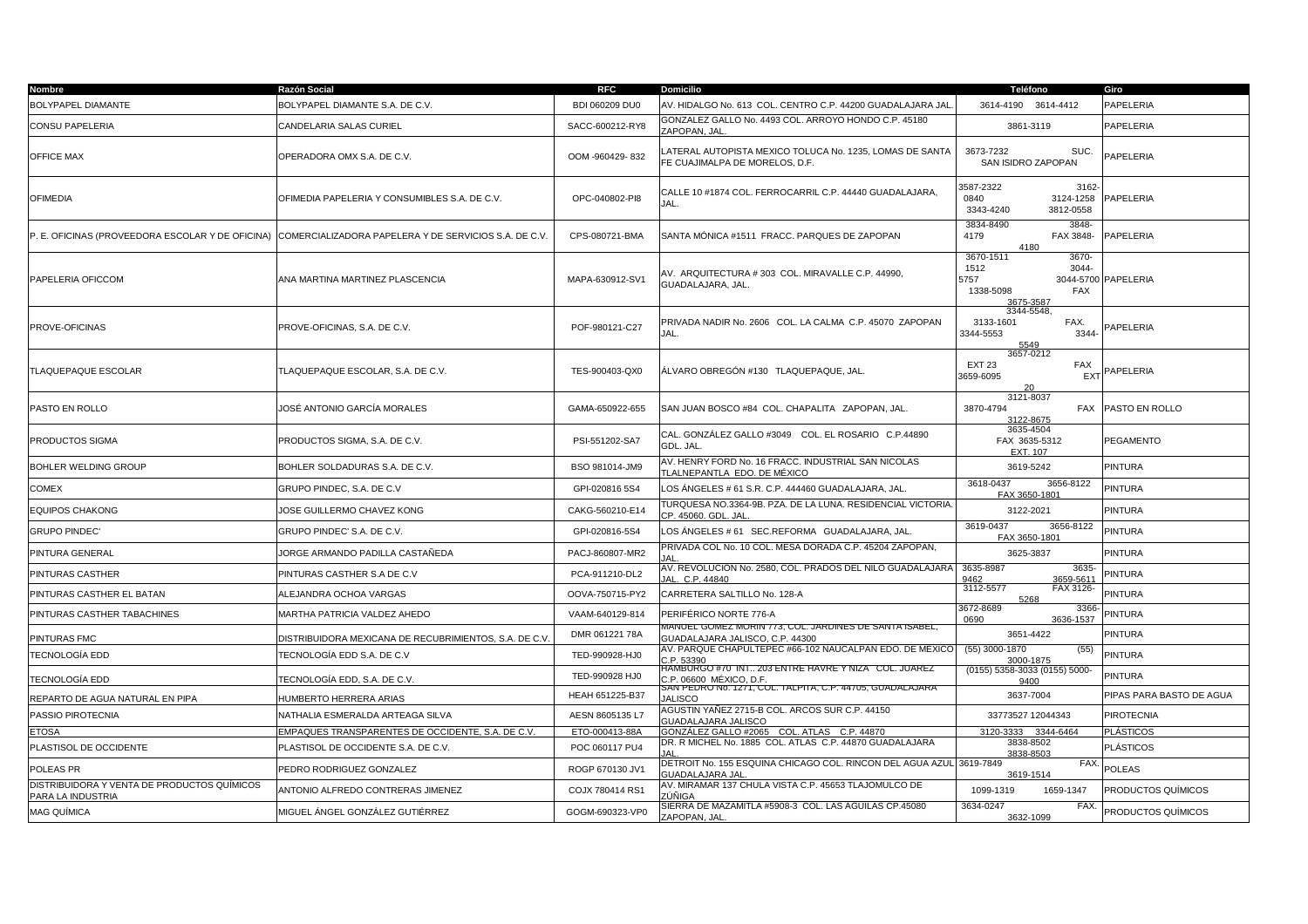| Nombre                                                  | Razón Social                                                                                | RFC                              | <b>Domicilio</b>                                                                                           | Teléfono                                                                    | Giro                              |
|---------------------------------------------------------|---------------------------------------------------------------------------------------------|----------------------------------|------------------------------------------------------------------------------------------------------------|-----------------------------------------------------------------------------|-----------------------------------|
| ANUNCIATE PUBLICIDAD                                    | ADOLFO SALCEDO AVIÑA                                                                        | SAA-780723-F11                   | AV. CIRCUNVALACIÓN DIVISIÓN DEL NORTE Nº 1138. COL.<br>CIRCUNVALACIÓN METRO. CP. 44220. GDL, JAL           | 1588-4750                                                                   | PROMOCIONALES Y PUBLICIDAD        |
| <b>CASA XAVIER</b>                                      | ARTÍCULOS PROMOCIONALES CASA XAVIER. S.A. DE C.V.                                           | APC931122-NK2                    | AV. AVIACIÓN No. 3640-1. COL. VALLE REAL. CP. 45019. ZAPOPAN,                                              | 3636-3410<br>EXT. 104<br>5000-4504                                          | PROMOCIONALES Y PUBLICIDAD        |
| <b>CMAPRO</b>                                           | CLAUDIA MENDOZA ARIAS                                                                       | MEAC-760825-VE4                  | FRAY LUIS DE PALACIOS No. 384 COL. LADRÓN DE GUEVARA                                                       | 3615-4224<br>3630-4315                                                      | PROMOCIONALES Y PUBLICIDAD        |
| DISEÑO PROMOCIONAL                                      | FRANCISCO JAVIER ROMERO GARCIA DE QUEVEDO                                                   | ROGF681009-TL4                   | ROBLES GIL No. 454. COLONIA AMERICANA. CP. 44160.<br>GUADALAJARA, JAI                                      | 3825-1695<br>3825-8056                                                      | PROMOCIONALES Y PUBLICIDAD        |
| <b>EXHIBE</b>                                           | X & V, S.A. DE C.V.                                                                         | X&V100706-GE4                    | CALZ. DEL EJERCITO No. 71. COL. LA BANDERA. CP. 44450.<br>GUADALAJARA, JAL                                 | 3628-2877<br>/2750<br>0120                                                  | PROMOCIONALES Y PUBLICIDAD        |
| <b>FENIX SOLUTIONS</b>                                  | DANIEL RAMOS PANTOJA                                                                        | RAPD770129-RJ6                   | MANUEL ACUÑA No. 2548 COL. LADRÓN DE GUEVARA C.P. 44600<br>GUADALAJARA JAL                                 | 1813-3535 / 00                                                              | PROMOCIONALES Y PUBLICIDAD        |
| <b>NYC</b>                                              | INDUSTRIAS PLÁSTICAS NYC. S.A. DE C.V.                                                      | IPN-901009-951                   | PRIVADA SAN DIEGO. COL. INDUSTRIAL NOGALAR. CP. 66484. SAN<br>NICOLAS DE LOS GARZA, NUEVO LEÓN             | (81) 8158-6710                                                              | PROMOCIONALES Y PUBLICIDAD        |
| PUBLICIDAD LAS DELICIAS                                 | MANUEL FERNÁNDEZ OLAVARRIETA                                                                | FEOM-750608-RGA                  | J. MANUEL PUGA Y ACAL No. 1735 COL. UNIVERSITARIA C.P. 44840   3650-2910                                   | 3650-                                                                       | <b>PROMOCIONALES Y PUBLICIDAD</b> |
| PUBLIGLOBOS INFLABLES PUBLICITARIOS                     | PUBLIGLOBOS, S.A. DE C.V.                                                                   | PUB 011105 LM5                   | VALLE DE LA SANTA CRUZ No. 28 COL. VALLE DE LAS FLORES<br>TLAJOMULCO DE ZÚÑIGA JAL                         | 1204-0404                                                                   | PROMOCIONALES Y PUBLICIDAD        |
| <b>QUATTRO MKT</b>                                      | MARIANA HERRERIAS PEREZ                                                                     | HEPM810916-FR7                   | FIRMAMENTO No. 729. COL. JARDINES DEL BOSQUE. CP. 44520.<br><b>GUADALAJARA, JAL</b>                        | 1202-1993<br>1202-2171                                                      | PROMOCIONALES Y PUBLICIDAD        |
| SPJ SERVICIOS PUBLICITARIOS JALISCO                     | SERVICIOS PUBLICITARIOS JALISCO, S.A. DE C.V.                                               | SPJ-891208-G38                   | PAVO No. 384-392 COL. CENTRO C.P. 44100 GUADALAJARA, JAL.                                                  | 3613-9158<br>3614-6578                                                      | PROMOCIONALES Y PUBLICIDAD        |
| VAZQUEZ HERMANOS Y COMPAÑÍA                             | VAZQUEZ HERMANOS Y COMPAÑÍA, S.A. DE C.V.                                                   | VHE 650426-TT2                   | SAN FELIPE No. 555 C.P. 44200 COL. EL SANTUARIO GUADALAJARA                                                | 3614-2420<br>3613-7331                                                      | <b>PROMOCIONALES Y PUBLICIDAD</b> |
| ZAB DE MEXICO                                           | ZAB DE MEXICO S.A. DE C.V.                                                                  | ZME - 030224 - FD2               | AV. ALCALDE No. 320 COL. CENTRO C.P. 44280 GUADALAJARA,                                                    | 3126-7771<br>3613-8240                                                      | PROMOCIONALES Y PUBLICIDAD        |
| <b>IDEA</b>                                             | CRYSTAL KARINA DEL REAL GARCIA                                                              | REGC 821210-D86                  | FRANCISCO Y MADERO No. 1038 COL. AMERICANA C.P. 44160 GDL<br>1411900                                       | 31205965                                                                    | <b>PUBLICIDAD</b>                 |
| <b>DOORLOCK</b>                                         | INTEGRACIÓN DINÁMICA DE ACCESOS, S.A. DE C.V.                                               | IDA011221-6H1                    | RAFAEL DE LA PEÑA Y PEÑA No.407. COL. DEL NORTE. CP.64500<br><b>MONTERREY, N.I</b>                         | 01 800 366 7562 (81) 8125-0600                                              | PUERTAS DE SEGURIDAD              |
| ER COMUNICACIONES                                       | EFREN ALBERTO RAMOS ESTRADA                                                                 | RAEE-761230-7CO                  | AV. TEPEYAC No. 795-B COL. CHAPALITA GUADALAJARA, JAL.                                                     | 3120-0000<br>EXT. 101 Y<br>102                                              | RADIOCOMUNICACIÓN                 |
| RADIO COMUNICACIONES "ÁTOMO"                            | JOSE ALVAREZ CHAVEZ                                                                         | AACJ 600920-4C0                  | AV. PATRIA No. 2516, COL. LOPEZ PORTILLO, C.P. 44960,<br>GUADALAJARA JALISCO                               | 3646-0505 3645-3569 3645-3996                                               | <b>RADIOCOMUNICACIÓN</b>          |
| UNICOM UNIVERSAL EN COMUNICACIÓN                        | UNIVERSAL EN COMUNICACIÓN S.A. DE C.V.                                                      | UCO-000810-387                   | SAN FELIPE No. 885 CENTRO, GUADALAJARA, JAL.                                                               | 3827-1728<br>3825<br>9140<br>3343-7207                                      | RADIOCOMUNICACIÓN                 |
| POLIFORMAS PLASTICAS, SUC. GUADALAJARA                  | POLIFORMAS PLASTICAS, S.A. DE C.V.                                                          | PPL760517-UC4                    | GONZALEZ GALLO No.2547, COL EL ROSARIO, C.P. 44890,                                                        | 3635-3769                                                                   | <b>RECIÑAS</b>                    |
| RECOLECTORA Y RECICLADOS DE GUADALAJARA S.A.<br>DE C.V. | RECOLECTORA Y RECICLADOS DE GUADALAJARA S.A. DE C.V                                         | RRG 071026 B55                   | PRIVADA LA CAPILLA No.178 COL. TETLAN C.P. 44820<br><b>GUADALAJARA JALISCO</b>                             | 37924122 36053739                                                           | RECOLECCIÓN DE RESIDUOS           |
| <b>GRABADOS INDUSTRIALES</b>                            | <b>JOSE ANTONIO ARAMBULA ESPINOZA</b><br>REPRESENTACIONES MOTIVACIONALES DE OCCIDENTE, S.A. | AAEA 390612-UM3                  | RERRERA Y CAIRO No. 1224, S.H. C.P. 44200 GUADALAJARA<br><b>JALISCO</b>                                    | 3585-1055 3585-1045 3825-3102                                               | <b>RECONOCIMIENTOS</b>            |
| <b>REMO</b>                                             | DE C.V.                                                                                     | RMO 120725 HM6                   | AVENIDA GRANDES LAGOS No.291-17, COL. RESIDENCIAL FLUVIAL<br>VALLARTA, C.P. 48312, PUERTO VALLARTA JALISCO | 3122-7719 3343-7945                                                         | <b>RECONOCIMIENTOS</b>            |
| TROFEOS DEL TORO                                        | ILIANA IBETTE DEL TORO BURGOS                                                               | TOBL 680816 MC3                  | BERNARDO DE BALBUENA No. 424, COL. SANTA TERESITA, C.P.<br>44600, GUADALAJARA JALISCO                      | 3616-5090                                                                   | <b>RECONOCIMIENTOS</b>            |
| <b>DIXON METAL</b>                                      | DIXON METAL, S.A. DE C.V                                                                    | DME020306-HEA                    | COMERCIO NO.167 S. JUÁREZ GDL. JAL. C.P. 44180                                                             | 3613-5462<br>3613-5490                                                      | REDUCTORES Y MOTO                 |
| <b>AUTOZONE</b>                                         | AUTOZONE DE MEXICO, S.L. DE R.L. DE CV                                                      | AME970109GW0                     | CIRCUNVALACION No. 1111, COL N A C.P. 44220, GUADALAJARA<br>JAL. MEXICO                                    | 3854-3250                                                                   | <b>REFACCIONARIA</b>              |
| COCA COLA                                               | DISTRIBUIDORA ARCA CONTINENTAL, S. DE R.L. DE C.V.                                          | DJB 850527 F30                   | AV. SAN JERONIMO PONIENTE No. 813 COL SAN JERONIMO (C.P.<br>64640 MONTERREY NUEVO LEÓN                     | 33-1009-8055 33-1196-9130                                                   | REFRESCOS EMBOTELLADOS            |
| AVI GUADALAJARA                                         | OSCAR ANTONIO RAMOS ESQUIVEL                                                                | RAEO 7111295 CA                  | UXMAL 91 COL. MONUMENTAL C.P. 44320 GUADALAJARA JALSICO<br>ERIUU NURTE N0. TUT76 Y TUZ4U, UUL. RESIDENUIAL | 363742330                                                                   | RENTA DE AUDIO                    |
| <b>ALESSO</b><br><b>GRUAS Y TRANSPORTES NAVARRO</b>     | <b>ALESSO, S.A. DE C.V</b><br>TRANSPORTES NAVARRO, S.A. DE C.V.                             | ALE 971219-NX9<br>TNS 930707 H82 | GUADALUPE, C.P. 45047, ZAPOPAN JALISCO<br>ABASOLO No. 318, OTE CENTRO, C.P. 63000, TEPIC NAYARIT           | 3125-6051 3125-6095<br>(045) 31-1122-5814, 31-1214-0105 RENTA DE MAQUINARIA | RENTA DE CARROS PARA GOLF         |
| KOBOL RENTA DE EQUIPO PARA LA CONSTRUCCIÓN              | GBTS EQUIPO S.A DE C.V.                                                                     | GEQ 060911-PW1                   | CAMINO A LAS MORAS No. 124 SENDERO DE LAS MORAS C.P.<br>15640 <u>TLAJOMULCO DE ZÚÑIGA</u>                  | 3687-0090<br>3687-0039                                                      | RENTA DE MAQUINARIA               |
| <b>TRACSA</b>                                           | TRACSA, S.A DE C.V.                                                                         | TRA-800423-S25                   | PERIFÈRICO SUR #7800 COL. STA MA.TEQUEPEXPAN                                                               | 3687-2191<br>3678-8000                                                      | RENTA DE MAQUINARIA               |
| <b>GRUAS INDUSTRIALES BRAVO</b>                         | GRUAS INDUSTRIALES BRAVO, S.A. DE C.V.                                                      | GIB 060228 T12                   | TLAQUEPAQUE, JAL<br>UALLE GARBANZO N0. 433, COL. LA NOGALERA, C.P. 44470,<br>GUADALAJARA JALISCO           | <u>3678-8077</u><br>3670-0273, 3670-0283, 3670-861<br>Y 3875-0471           | RENTA DE MAQUINARIA               |
| MAC MAQUINARIA                                          | JORGE RAMÓN NAVARRO CURIEL                                                                  | NACJ 680422 L12                  | PERIFÉRICO SUR No. 2434 PIRÁMIDES DEL SOL ZAPOPAN JAL.<br>2. P. 45070                                      | 3632-7836                                                                   | RENTA DE MAQUINARIA               |
| <b>TENSA</b>                                            | TECNOELECTRICA NACIONAL, S.A. DE C.V.                                                       | TNA011204-V92                    | RAMÓN LÓPEZ VELARDE No. 660. CP. 44860. SECTOR REFORMA.<br><b>GUADALAJARA, JAL</b>                         | 3635-5562<br>3635-5615                                                      | RENTA DE TRANSFORMADORES          |
| KC RENTA                                                | KC RENTAS S.A. DE C.V.                                                                      | KCR 061019 5G0                   | CALLE JUSTICIA No. 2639 COL. PROVIDENCIA C.P. 44680<br><b>GUADALAJARA JAL</b>                              | 3044-7778 / 79 3044-5520 / 21                                               | RENTA EQUIPO DE COMPUTO           |
| <b>ADA</b>                                              | ADRIAN DELGADO AMEZCUA                                                                      | DEAA 870605 VC3                  | JULIAN GRANADOS No. 2284 COL. LOPEZ PORTILLO C.P. 44960<br><b>GUADALAJARA JALISCO</b>                      | 15236015                                                                    | RENTA MOBILIARIO                  |
| <b>LAURA ARRIETA</b>                                    | LAURA GRACIELA ARRIETA MORENO                                                               | AIML 720308 QX2                  | MOCTEZUMA No. 82 C.P. 49000 COL. CENTRO CD. GUZMÁN JAL                                                     | 0133 36153163                                                               | RENTA VESTIDOS DE GALA            |
| <b>REPPSA</b>                                           | RESINAS, PINTURAS Y PEGAMENTOS, S.A. DE C.V.                                                | RPP 900917-PI5                   | DR. R MICHEL No. 1965 S.R. COL. ATLAS C.P. 44870 GUADALAJARA                                               | 3635-5821<br>3635-7346                                                      | <b>RESINAS</b>                    |
|                                                         |                                                                                             |                                  | <b>IAI</b>                                                                                                 | 3635-6189                                                                   |                                   |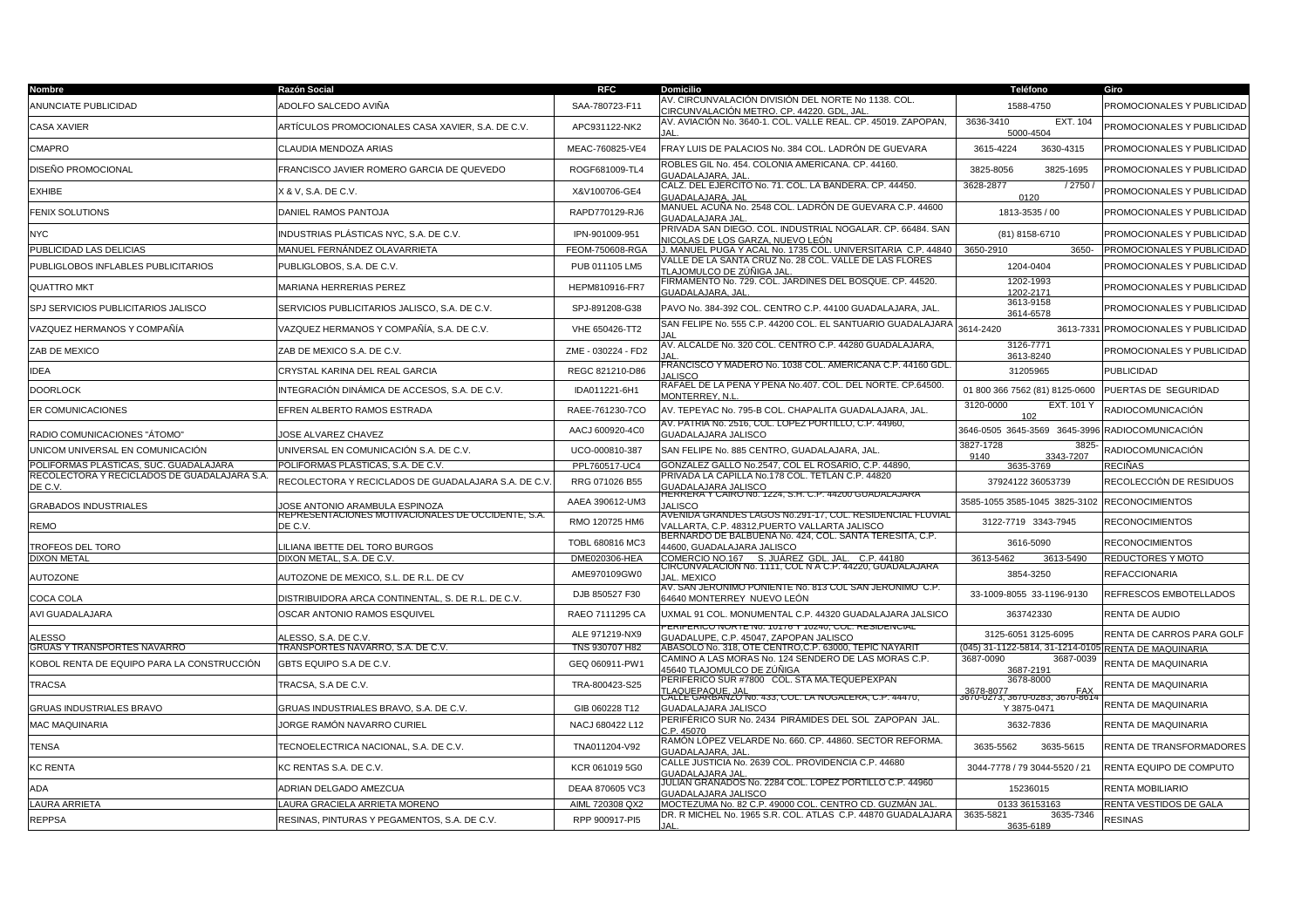| Nombre                                       | Razón Social                                                                                       | <b>RFC</b>                     | <b>Domicilio</b>                                                                                                                                | Teléfono                                                 | Giro                                                |
|----------------------------------------------|----------------------------------------------------------------------------------------------------|--------------------------------|-------------------------------------------------------------------------------------------------------------------------------------------------|----------------------------------------------------------|-----------------------------------------------------|
| RESINAS GUADALAJARA                          | RESINAS GUADALAJARA, S.A. DE C.V.                                                                  | RGU-810114-KF7                 | J. GUADALUPE MONTENEGRO No. 1086 S.J.                                                                                                           | 3614-0951<br>3614-1212<br>FAX<br>3614-4535               | <b>RESINAS</b>                                      |
| <b>INTECSYS</b>                              | INTECSYS S.A. DE C.V.                                                                              | INT-960910-C35                 | LA RIOJA 15 A COL. SAN PEDRO ZACATENCO C.P. 07360 GUSTAVO<br><b>MADERO, D.F.</b>                                                                | (55) 5754-1993                                           | ROBÓTICA                                            |
| MOTORES ELÉCTRICOS CASILLAS                  | MARIO CASILLAS ZABALA                                                                              | CAZM 631017-Q5A                | CARRETERA A TESISTAN AV. LAURELES No. 585 COL. SAN ISIDRO<br>ZAPOPAN JAL, C.P. 45147                                                            | 3365-6581<br>3633-8180                                   | <b>ROBÓTICA</b>                                     |
| RUEDAS Y RODAJAS INDUSTRIALES                | KAREN GONZALEZ RODRIGUEZ                                                                           | GORK 890902 8Y4                | CALZADA INDEPENDENCIA SUR No 523 COL. ANALCO C.P. 44750<br>GUADALAJARA JAL.                                                                     | 3654-2323<br>3654-2324<br>1200-1384<br>FAX 3654-<br>2247 | RUEDAS Y RODAJAS                                    |
| ESIS (ESPECIALISTA EN SISTEMAS DE SEGURIDAD) | RAÚL HERRERA GODINA                                                                                | HEGR-700529-HG0                | REYES CATÓLICOS # 2105-C COL. DEL SUR                                                                                                           | 3343-8940<br>1057-0350                                   | <b>SEGURIDAD</b>                                    |
| CONDORS                                      | CORPORATIVO EN RESGUARDOS S.A. DE C.V.                                                             | CRE 990901 RY3                 | [EPEYAC 6000-9 COL. GUADALUPE SUR C.P. 45047 ZAPOPAN<br><b>JALISCO</b>                                                                          | 36179217                                                 | SEGURIDAD PRIVADA                                   |
| LEOVIP                                       | LEOVIP S.A. DE C.V                                                                                 | LEO-110322-CQ7                 | INDEPENDENCIA No. 411 COL. QUINTAS DE PARAÍSO C.P.45046<br>TONALÁ JAL                                                                           | 15665374 15662081                                        | SEGURIDAD PRIVADA                                   |
| SELLOS DEL CARMEN                            | ARTURO CAZARES QUEVEDO                                                                             | CAQA-600909-C64                | 8 DE JULIO No. 138 COL. CENTRO C.P. 44100 GUADALAJARA, JAL                                                                                      | 3614-2972                                                | SELLOS DE GOMA                                      |
| PROCESO                                      | COMUNICACIÓN E INFORMACIÓN S.A. DE C.V.                                                            | CIN 760909 8V0                 | FRESAS 13 COL. DEL VALLE, DELEGACIÓN B. JUÀREZ, D.F.; C.P.<br>13100                                                                             | 18002024998                                              | <b>SEMANARIO</b>                                    |
| GRENTERX                                     | GRENTERX S.A. DE C.V.                                                                              | GRE 14044619                   | BRUSELAS No. 369 COL. AMERICANA C.P. 44180 GUADALAJARA<br><b>JALISCO</b>                                                                        | 36424320                                                 | <b>SERIGRAFIA</b>                                   |
| CONTACTO MEDIA RESEARCH SERVICES             | ACTIVIDAD EN MEDIOS, S.A. DE C.V.                                                                  | AME110721-QM7                  | CALLE RICARDO PALMA No. 2822, COL. LOMAS DE GUEVARA, C.P.<br>44657GUADALAJARA JALISCO                                                           | 3642-6313                                                | SERVICIÓ DE LOGÍSTICA                               |
| <b>JGR</b>                                   | JAIME GOMEZ ROBLES                                                                                 | GORJ 771009-1P9                | IULIAN GRANADOS N0. 2284, COL. LOPEZ PORTILLO, C.P. 44960,<br><b>GUADALAJARA JALISCO</b>                                                        | 1523-6015                                                | SERVICIÓ DE LOGÍSTICA                               |
| <b>ECHO</b>                                  | ECHO COMERCIALIZADORA DE EVENTOS S.A. DE C.V.<br>INSTITUTO DE INFORMACION ESTADISTICA Y GEOGRAFICA | ECE 131127 H35                 | AV. AMERICAS No. 161 P.10 C.P. 44630 COL. PROVIDENCIA,<br><u>GUADALA IARA JALISCO.</u><br>GV. PIRULLERO: 71, CIUDAD GRANJA, C.P. 45010, ZAPOPAN | 38170181 68170184                                        | SERVICIOS DE HOSPITALIDAD                           |
| <b>IIEG JALISCO</b>                          | DEL EDO JAL                                                                                        | IIE 131208-P37                 | <b>JALISCO</b>                                                                                                                                  | 3678-2075                                                | SERVICIOS DE INFORMACION<br><u>ESTADÍSTICA</u>      |
| NOTARIO PUBLICO 132                          | RAMIRO RUIZ CASILLAS                                                                               | RUCR 671129 SW4                | AV. CIRCUNVALACION DIVISION DEL NORTE NO.1535, COL.<br>IARDINES DEL COUNTRY, GUADALAJARA JALISCO.                                               | 3330-8015                                                | SERVICIOS NOTARIALES                                |
| RECUMED S.A. DE C.V.                         | RECUMED S.A. DE C.V.                                                                               | REC 100125-5P7                 | AV. LÓPEZ MATEOS NORTE No. 761 COL. ITALIA PROVIDENCIA<br><b>GUADALAJARA JAI</b>                                                                | 3630-2333                                                | SILLAS DE RUEDAS                                    |
| SOLUCIONES ASIS                              | JORGE DAVID CISNEROS PEREZ                                                                         | CIPJ 790207-R71                | BRUNO MARTINEZ No.4248, COL. PATRIA NUEVA, C.P. 44966                                                                                           | 1188-1474                                                | <b>SOFTWARE</b>                                     |
| CONTROL SHOW                                 | JHONATAN JOSUE VELASCO RODRIGUEZ                                                                   | VERJ 841104 B81                | CALLE FLORES MAGON 1471-A INT3 COL. SAN MARTIN ANEXO<br>JALISCO C.P. 44710                                                                      | 1611-7725                                                | SONIDO E ILUMINACIÓN                                |
| METRÓPOLI                                    | TECNO SHOW, S.A. DE C.V.                                                                           | TSH890308-A32                  | AV. 16 DE SEPTIEMBRE No. 497. COL CENTRO. CP. 44100.<br>GUADALAJARA. JAL                                                                        | 3614-2035 / 35                                           | SONIDO E ILUMINACIÓN                                |
| PRODUCTION DEPOT PD                          | MAURA CÁRDENAS VILLA                                                                               | CAVM 770123 JL6                | TUCÁN No. 1520 MIRADOR DE SAN ISIDRO C.P. 45132 ZAPOPAN                                                                                         | 3849-0319                                                | SONIDO E ILUMINACIÓN                                |
| STAR SERVICIO DE SONIDO E ILUMINACIÓN        | JOSE MANUEL DOMINGUEZ MARTINEZ                                                                     | DOMM-521104-IDA                | JESÚS #223 ZONA CENTRO CP.44290 GDL. JAL                                                                                                        | 3826-2046                                                | SONIDO E ILUMINACIÓN                                |
| <b>AUDIO MICHEL</b>                          | MICHEL GABRIEL OLMEDO TABARES                                                                      | OETM 811103-U53                | CALLE 5 DE MAYO No.169-INT. 4, C.P. 44450, GUADALAJARA<br><b>JALISCO</b>                                                                        | 40409385                                                 | <b>STAGEHANDS</b>                                   |
| TAPICERÍA PLASCENCIA                         | MARCELA PLASCENCIA GARCIA                                                                          | PARF-3610C4                    | SAN JUAN DE LOS LAGOS No. 4624. COL. AUDITORIO. CP. 45190.<br>ZAPOPAN, JAL                                                                      | 3660-6773<br>3637<br>7436                                | <b>TAPICERÍA</b>                                    |
| LIVERPOOL                                    | DISTRIBUIDORA LIVERPOOL S.A. DE C.V.                                                               | DLI-931201-MI9                 | JUAREZ 277 Y 16 DE SEPTIEMBRE COL. CENTRO, C.P. 44100<br><b>GUADALAJARA, JAL</b>                                                                | 3678-5625                                                | TIENDA DEPARTAMENTAL                                |
| <b>SAM'S CLUB</b><br>SORIANA                 | NUEVA WAL MART DE MEXICO, S DE R. L. DE C. V.<br>TIENDAS SORIANA, S.A. DE C.V.                     | NWM 970924 4W4<br>TSO991022PB6 | RASEO ROYAL COUNTRY No. 4555. ROYAL COUNTRY C.P. 45116<br>ALEJANDRO RODAS NO. 3102-A CUMBRES 8 SECTOR                                           | 3610-2701 (SUCURSAL PATRIA)                              | <b>TIENDA DEPARTAMENTAL</b><br>TIENDA DEPARTAMENTAL |
| <b>SEARS</b>                                 | SEARS ROEBUCK DE MÉXICO. S.A. DE C.V.                                                              | SRM471106-9N3                  | 16 DE SEPTIEMBRE No.650. COL. CENTRO. CP.44100.<br>GUADALAJARA, JAL                                                                             | 3669-0200                                                | TIENDA DEPARTAMENTAL                                |
| DIMAR TINTORERÍAS                            | MARIA RAMONA BAÑUELOS ÁVILA                                                                        | BAAR 580106-IQ2                | CALZ. FEDERALISTAS No. 1615, LOCAL L02, JARDINES DEL VALLE,<br>ZAPOPAN JALISCO, C.P. 45138                                                      | 3126-2089                                                | TINTORERÍA                                          |
| CIO MANUFACTURAS                             | CIO MANUFACTURAS S.A. DE C.V.                                                                      | CMA 060331 DD5                 | LONGINOS #1019 COL. ECHEVERRIA C.P. 44970 GUADALAJARA<br>JAL                                                                                    | 3663-5543 3120-3286                                      | TÓNER                                               |
| PAILERIA Y TORNO ROSALES                     | ALFREDO ANGUIANO ROSALES                                                                           | AURA-510112-R28                | PRIV. IGNACIO L. PESQUERIA # 578 COL. CONSTITUCION ZAPOPAN<br>JAL. C.P. 45180                                                                   | 3660-1782                                                | <b>TORNO</b>                                        |
| LAR                                          | LUIS ARREAGA RUIZ                                                                                  | AIRL54 0622-LP1                | AV. AVILA CAMACHO No 1249 COL. LA NORMAL C.P. 44260 GDL. JAL<br><b>MEY</b>                                                                      | 3824-3985<br>342-7474                                    | <b>TRANSPORTES</b>                                  |
| LEPSA                                        | LOGISTICA EXPRESS LA PAZ. S.A. DE C.V.                                                             | LEP 090924-4Y5                 | CALLE FRUTO ROMERO No. 2465-A COL. EL DEAN FRACC                                                                                                | 3145-0478 3145-0479                                      | <b>TRANSPORTES</b>                                  |
| PACK 2 GO                                    | GRUPO PGLM, S.A. DE C.V.                                                                           | GPG1202208X7                   | ARGENTINA 205 1 COL. INDUSTRIAL MARTELL DE SANTA CATARINA<br>WASHINGTON No.400 COL. RINCON DE AGUA AZUL C.P. 44467                              | 17259254                                                 | <b>TRANSPORTES</b>                                  |
| GRUPO ARMSTRONG SEGURIDAD                    | ARMSTRONG ARMORED DE MEXICO S.A. DE C.V.                                                           | AAM 970827 FD7                 | GUADALAJARA JALISCO<br>PORRES BARANDA No.820 COL. SAN MARTIN C.P. 44730                                                                         | 36193609 36194373                                        | TRASLADO DE VALORES                                 |
| KARETZY                                      | TUBULARES KARETZY S.A. DE C.V.                                                                     | TKA 1401019 Y0                 | <b>GUADALAJARA JALISCO</b><br>COL. CENTRO BARRANQUITAS C.P. 44280<br>MEZQUITAN #634                                                             | 36651150 36651152                                        | <b>TUBULARES</b>                                    |
| DE UNICEL                                    | MARIO ALBERTO GARZA JIMÉNEZ                                                                        | GAJM-721008-TT9                | <b>GDL.JAL</b><br>CALLE Z NO. 2351-A ZUNA INDUSTRIAL C.P. 44940 GUADALAJARA                                                                     | 3126-8585                                                | <b>UNICEL</b>                                       |
| <b>UNIPACK</b>                               | JNIPACK, S.A. DE C.V.                                                                              | UNI-970729-NZ9                 | JAL                                                                                                                                             | 3834-0135 3812-1891                                      | <b>UNICEL</b>                                       |
| VIRALI EDIFICACIONES Y MOLDURAS              | VIRALI EDIFICACIONES Y MOLDURAS, S.A. DE C.V.                                                      | VEM-081022-631                 | PEDRO BUZETA No. 223 COL. LADRON DE GUEVARA C.P. 44600<br>GUADALAJARA, JAL                                                                      | 3826-4682                                                | <b>UNICEL</b>                                       |